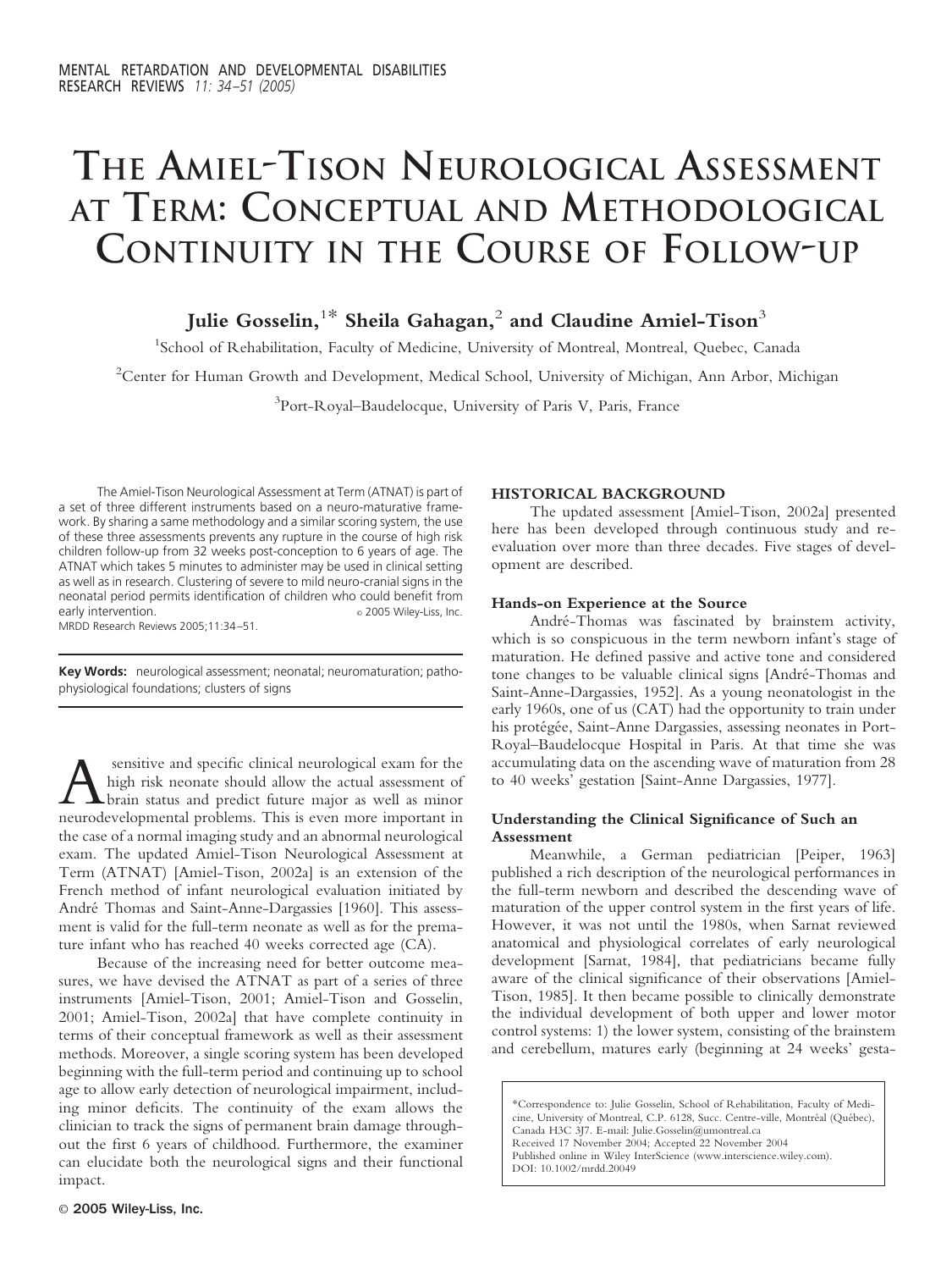#### **Table 1. Grading System for the Full-Term Infant**

*Normal:* no signs

*Mild:* abnormalities of tone and excitability but no central nervous system (CNS) depression and no seizure. *Moderate:* abnormalities of tone with signs of CNS depression (poor interaction, hypoactivity, hyporeflexia) and up to two isolated seizures. *Severe:* repeated seizures (lasting more than 30 minutes) associated with overt CNS depression from lethargy to coma.

tional age) in an ascending wave and its essential role is to maintain posture against gravity and flexor tone in the limbs; 2) the upper system, consisting of the cerebral hemispheres and basal ganglia, matures later (beginning at 32 weeks' gestational age) and rapidly for the first 2 years in a descending wave and its essential role is to control the lower system, with relaxation of the limbs and control of the antigravity forces, finally allowing erect posture, walking, and fine motor skills.

This distinction became even more relevant after pathological and radiological data had shown that brain damage in the neonate is mainly located in cerebral hemispheres, in the full-term infant with hypoxic ischemic encephalopathy (HIE) or in the premature newborn with periventricular leukomalacia (PVL). Consequently, the best predictors of injury should be found in responses that depend on the upper control system and not in the responses that depend mainly on brainstem activity.

#### **Focusing on the Essential for Clinical Use**

These pathophysiological considerations have been the driving force for successive modifications of the clinical assessment at term. More emphasis has been placed on signs that depend on the integrity of the upper structures, such as axial tone and alertness, as well as cranial signs linked to the increase in volume of the cerebral hemispheres. The signs depending on brainstem function, such as primitive reflexes and passive tone in limb flexor muscles have been deemphasized at the neonatal period as they do not provide information about the cerebral hemispheres and basal ganglia.

#### **Developing a Scoring System for Individual Items in the Context of Research**

To gain a more precise definition of infant response, a three-point scale has been devised for each item: 0, normal; 1, moderately abnormal; 2, abnormal. This scoring system was initially developed for two clinical studies: 1) on the effects of maternal analgesia on the full-term newborn infant [Amiel-Tison et al., 1982] and 2) on the predictive value of clinical status and imaging data in preterm newborns [Stewart et al., 1988]. The scoring system has been standardized for application beginning with the full-term newborn [Amiel-Tison, 2002a] and continuing up to school age in order to have methodological consistency from birth to 6 years [Amiel-Tison and Gosselin, 2001].

#### **Defining the Clinical Synthesis in the Term Neonate or at 40 Weeks Corrected Age**

Since the late 1960s, a graded descriptive system of neurological status has been used routinely in two Parisian referral maternity hospitals to monitor safe obstetrical management in term pregnancies [Amiel-Tison, 1979; Amiel-Tison and Ellison, 1986; Amiel-Tison, 1986; Amiel-Tison et al., 1988]. Infants' neurological status was graded as normal, mildly abnormal, moderately abnormal, or severely abnormal as described in Table 1.

More precision has been subsequently obtained due to the use of the scoring system. Moreover, the consideration of new developments in the understanding of maturation of the visual fix and track [Daum et al., 1980] as well as of sucking [Hack et al., 1985] have added to our ability to identify mild, moderate, or severe neurological abnormalities at term. These additions help to clarify the boundaries between the mild and moderate grades, based on the identification of central nervous system (CNS) depression. This basic assessment can also be applied to the preterm neonate who has reached the full-term period. However, the clinical synthesis has to be more cautious, taking into account the effects of prolonged extrauterine life. Therefore, in the premature, the mild and moderately impaired groups are pooled.

#### **GOAL/OBJECTIVE OF THE TEST**

A neurological assessment at 40 weeks corrected age (or at birth for the full-term infant) must be easy to perform, well tolerated by both infants and mothers, and sensitive enough to identify even mild neurological signs and symptoms. If these prerequisites are fulfilled, then the notion of risk (prenatal, perinatal, and postnatal including NICU data) can be replaced by the notion of nonoptimal neurological potential in the infant. This paradigm shift allows follow-up clinics to more appropriately target the infants who require early intervention services. First, many high risk newborn infants do not need systematic neurodevelopmental follow-up even though it is rewarding for pediatricians to demonstrate optimal neurological status in these high risk infants. Second, many "macropremies" considered at low risk (more than 28 weeks' gestational age) should receive close follow-up due to the presence of neurological signs at 40 weeks corrected age [Amiel-Tison et al., 2002]. By redefining the eligibility criteria for systematic follow-up on the basis of an early neurological assessment, more appropriate allocation of resources and earlier intervention can be achieved.

#### **DESCRIPTION OF THE TEST PROCEDURES**

The full description of the ATNAT, which includes 35 items clustered into 10 domains, is found in the following texts Amiel-Tison and Grenier [1986]; Amiel-Tison [2001], Amiel-Tison and Gosselin [2001], and Amiel-Tison, [2002b]. The record form (see Assessment Form) provides precise instruction for scoring each item at term. Only a few specific and essential methodological points will be developed in this paper.

#### **Head Growth and Cranial Sutures**

The most dramatic increase in brain volume occurs in the second half of fetal life and the first two years after birth. Concomitantly, the skull follows the volumetric increase of the cerebral hemispheres mostly by passive adaptation. The relationship between head and brain growth explains why the classical neurological assessment in infancy universally includes measurement of head circumference (HC). However, this crude information derived from HC measure-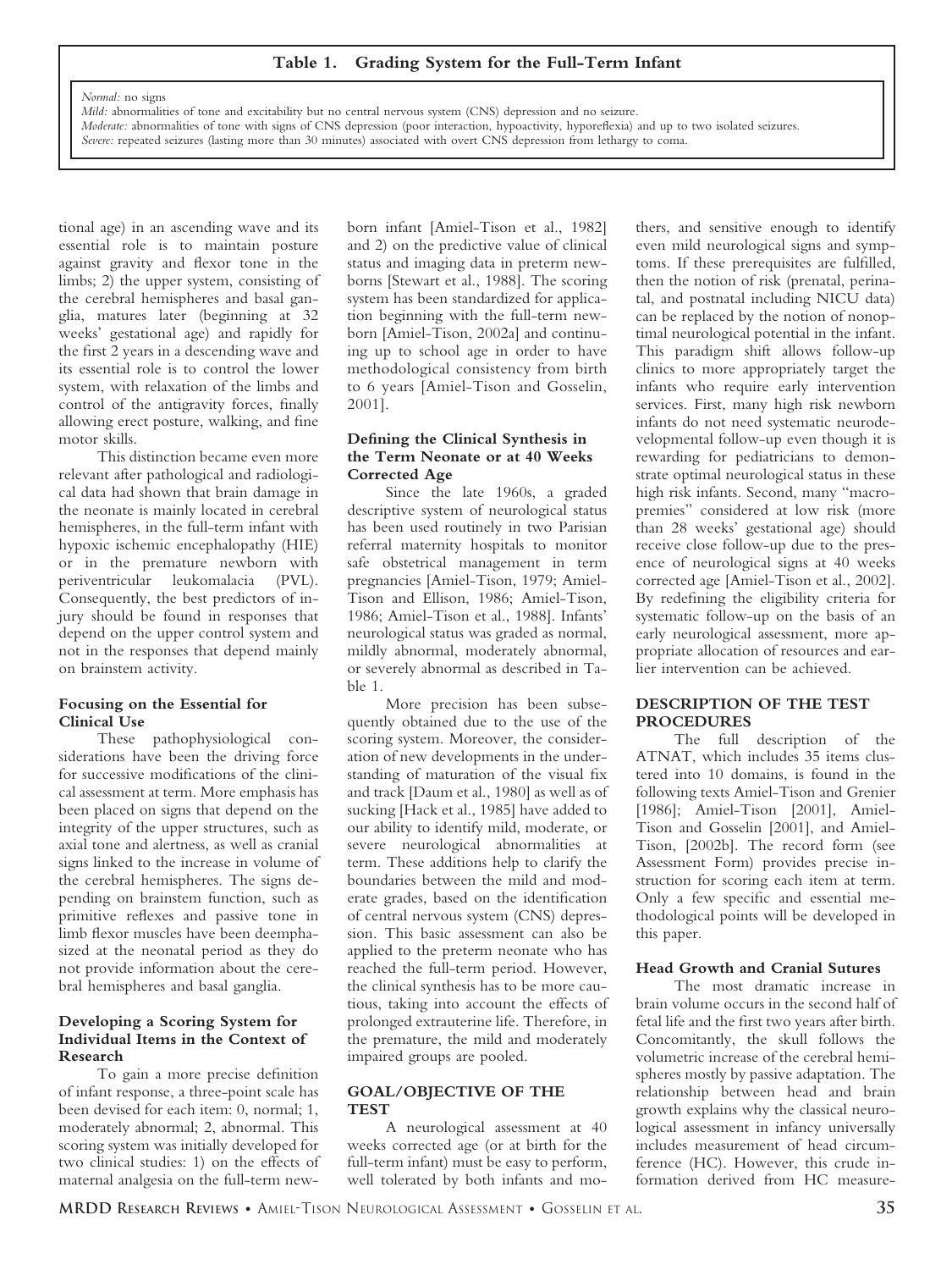

lation between hypoxic-ischemic events during fetal life and outcome. In Arbeille P, Maulik D, Laurini R, editors. Fetal hypoxia. Lancs, UK: Parthenon, p 123-40.)

ment remains insufficient to qualify brain growth. Significant information with respect to the integrity of the underlying cerebral hemispheres can be provided by systematic palpation of the main cranial sutures. In severe cases, every suture is involved, with overlapping being perceived as a ridge. In mild and moderate cases, the squamous suture is particularly informative due to its strategic location at the junction of the cranial vault and the cranial base [Amiel-Tison et al., 2002]. Being located between the parietal and temporal bones, it can be felt by palpation just above the ear. Attention was first drawn to this suture as providing an early sign of hydrocephalus in the newborn when distended [Parmelee, 1961]. Later, the overlapping of this suture was proposed as a marker of moderately decreased brain growth.

#### **Alertness Evaluated on Visual Fix and Track**

One of the main interests of testing "fix and track" in a standardized way is to document the infant's quality of alertness. In addition, this test will identify infants with visual impairment, including those with cortical blindness. When the infant is in an isolette, the best way to obtain a visual response is to use the "bull's eye" method [Daum et al., 1980]. The "bull's eye" is a round piece of cardboard printed with glossy black and white concentric circles that is held 20 –30 cm from the infant's face (Fig. 1). When the infant has fixed his/her gaze on the "bull's eye," it is then moved twice to the right and twice to the left, four times in a row. When the response is normal, the eyes and then the head follow movements of the target (score  $= 0$ ). Difficulty in obtaining a response (score  $= 1$ ) or the repeated absence of any response  $(\text{score} = 2)$  are considered abnormal. The test is easy to perform and it is easily reproducible by different observers.

#### **Passive Tone in Limbs and Axis**

Passive tone refers to the extensibility of muscles when the child is not actively moving and at rest. It is measured by the amplitude of passive movements carried out slowly and gently by the examiner, who must carefully control the force applied without causing discomfort. The infant's head must be kept in the midline during these maneuvers in order to avoid eliciting the asymmetric tonic neck reflex. Extensibility is evaluated by visual estimation of the angle (as for the popliteal angle), by reference to certain anatomical landmarks (as in the "scarf" sign) or by a comparison of the amplitude of incurvations (as in the axis).

As far as passive tone in the limbs is concerned, two maneuvers are enough to verify the quadriflexion (due to the lower control system): the scarf sign is

limited such that the elbow does not reach the midline (score  $= 0$ ) and the popliteal angle is tight, approximately 90° or less (score  $= 0$ ). These parameters can be complemented by eliciting the two recoil maneuvers: recoil of the upper limbs after extending the forearm passively at the elbow by pulling on the hand and recoil of the lower limbs by pulling on the knee and observing the return to flexion at the hip.

To assess passive tone in the axis of the trunk, the comparison of ventral and dorsal incurvations provides a valid assessment of the upper control exerted over the lower antigravity system. As a great deal of individual variation is observed in the extent of flexion and extension (Fig. 2) at all ages on the one hand, and as it is difficult to describe the value of an incurvation on the other hand, the comparison of both amplitudes has to be considered: flexion normally exceeds extension (score  $= 0$ ). An abnormal balance is observed when there is no ventral flexion and moderate extension, or excessive extension. Such a result indicates impaired control of the lower system antigravity forces by the upper system (score  $= 1$ ). Global hypotonia is defined by unlimited flexion and extension (score  $= 2$ ).

#### **Axial Motor Activity (Active Tone)**

Active tone refers to active movements of the infant in reaction to certain situations imposed by the examiner [André-Thomas and Saint-Anne-Dargassies, 1952]. Three responses are elicited by the following items: 1) the active global righting reaction in the upright position; 2) active passage of the head forward during the raise to sit maneuver; and 3) active passage of the head backward when the infant is presented with the back to lying maneuver. These three responses permit analysis of the antigravity forces (lower system) and the control exerted on these antigravity forces by the upper system. We describe the correct technique for each of these three maneuvers here.

To elicit the *righting reaction,* the examiner places the infant in the standing position, with the feet on a horizontal surface while supporting the trunk with one hand. A normal mature response consists of contraction of the extensor muscles of the legs, trunk, and head so that the infant supports his/her own weight (score  $= 0$ ). Excessive righting with arching (score  $= 1$ ) as well as absent righting (score  $= 2$ ) are the two abnormal patterns.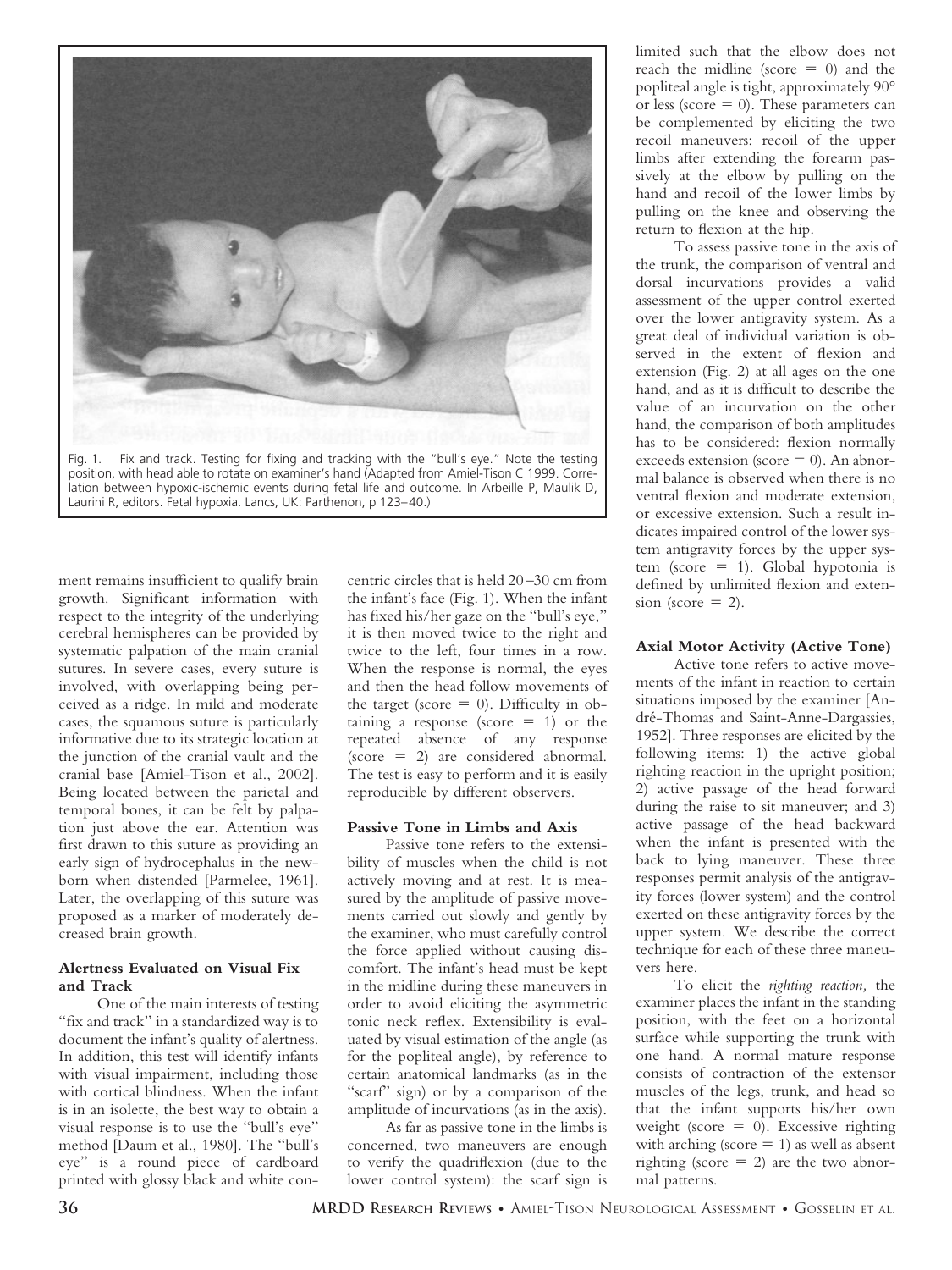To elicit the active passage of the head forward, the "*raise to sit*" maneuver is performed by the examiner, who holds the infant's shoulders and pulls the neonate from the lying to the sitting position. Active contraction of the neck flexor muscles in an attempt to raise the head to a vertical position is observed in the normal response (score  $= 0$  when easy, in the axis).

To elicit the active passage of the head backward, the reverse maneuver (or "*back to lying"*) is done by the examiner who moves the trunk gently backward. A normal reaction consists of an active contraction of the neck extensor muscles in an attempt to raise the head to a vertical position (score  $= 0$  when easy, in the axis).

In a term newborn, active passage forward and backward are easy to obtain, symmetrical and in the axis. When repeated forward– backward movements of the trunk around the vertical position result in a symmetrical response of the flexor and extensor muscles, perfect balance between these two sets of muscles is demonstrated and is a consequence of the stage of maturation of the upper control system. Six to 8 weeks later, this balance will result in beautiful head control. Moderate abnormality may be seen as excessive response in the extensor muscles concomitant with lack of passage forward using the flexor muscles  $\text{(score} = 1)$ . Severe abnormality is noted when weakness or absence of both flexors and extensors responses is observed  $(\text{score} = 2)$ .

It is essential to emphasize that the goal of these combined maneuvers (Fig. 3) is to test the active engagement of agonist and antagonist muscles in the axis in reaction to passive mobilization of the trunk forward and backward. Methodological deviations from the initial description have led to various misinterpretations. The most important and very frequent error in interpretation is that passage of the head is considered as passive. However, flexion forward (early in the raise to sit maneuver, i.e., before verticality is reached) and the extension backward (early in the back to lying maneuver) are both unequivocally active movements. Understanding this allows the examiner to fully appreciate the underlying neurophysiological basis of this activity. One other common methodological error is holding the neonate with the arms extended, which evokes the stretch reflex in the shoulder girdle. This prevents valid interpretation of the active response at the neck level. The trapezius (the main neck extensor muscle) is a



Fig. 2. Passive tone in the body axis. (a) Ventral flexion normally exceeds dorsal extension (score 0). (b) Dorsal extension exceeds ventral flexion (score 1) due to insufficient upper control. (c) Both curvations are extreme due to hypotonia (score 2) (Adapted from Amiel-Tison C 1999. Correlation between hypoxic-ischemic events during fetal life and outcome. In Arbeille P, Maulik D, Laurini R, editors. Fetal hypoxia. Lancs, UK: Parthenon, p 123– 40.)



Arbeille P, Maulik D, Laurini R, editors. Fetal hypoxia. Lancs, UK: Parthenon, p 123– 40.)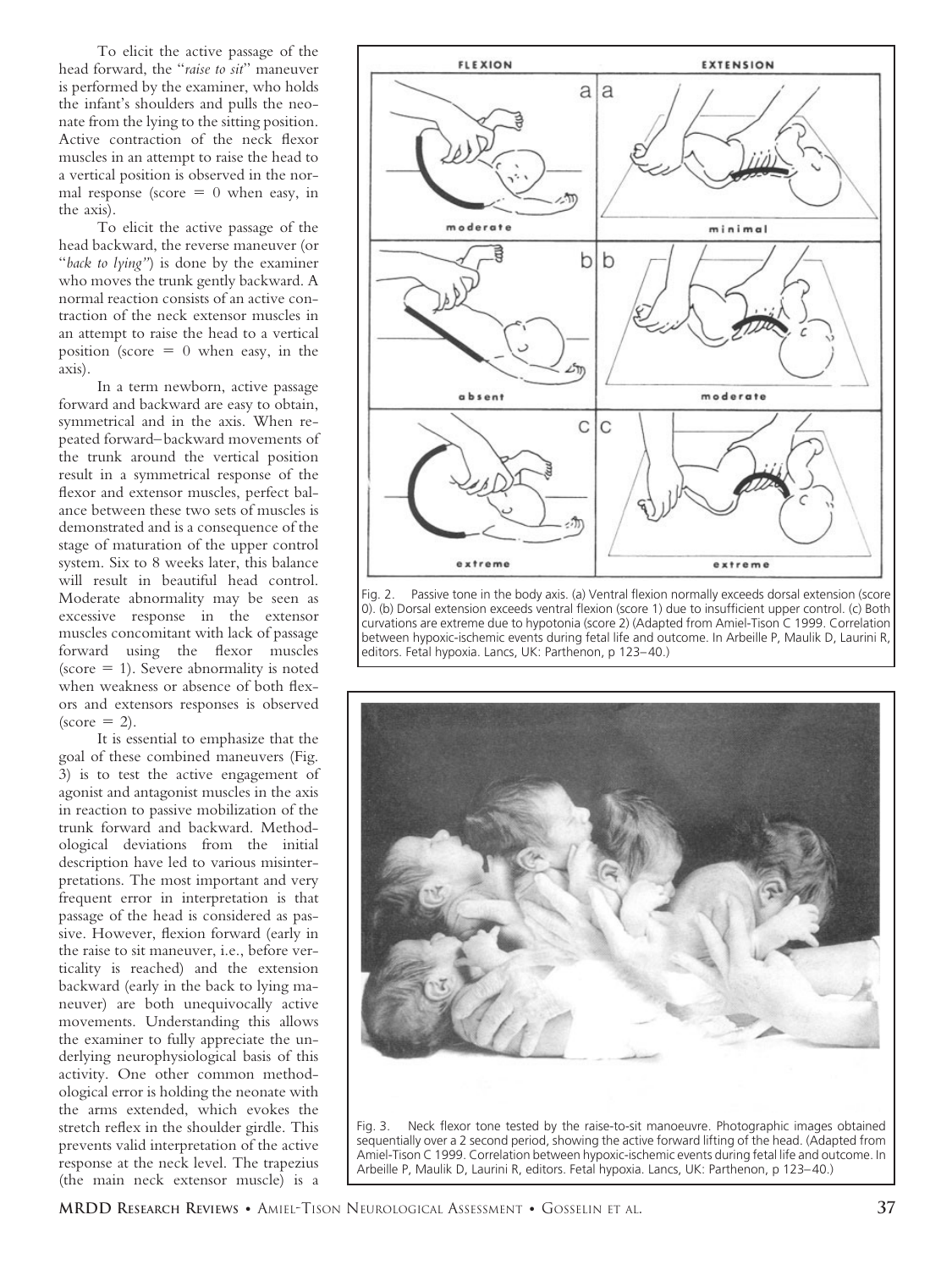multiple-joint muscle, and therefore it is essential to hold the infant at the shoulders to isolate the axial activity. Another common methodological mistake is maintaining the neonate in a sitting upright position to observe the drop of the head forward or backward. This allows only testing of passive tone in extensor and flexor muscles as a consequence of the weight of the head. Ignoring the physiological basis of the initial description of active tone exploration has unfortunate consequences on the validity of its interpretation.

#### **DESCRIPTION OF SCORING SYSTEM**

As mentioned before, the scoring system for each item involves a nonquantitative three-point scale. The distinction between scores 0 and 2 is usually evident whereas uncertainty may exist with regards to the assignation of a score of 1, the latter indicating an abnormal result of moderate degree. However, precise description of the moderate abnormal performance is included for each item in the record form and should prevent any misinterpretation. Finally, for a few items (mainly referring to sutures' status, asymmetric tonic neck reflex, and automatic walking), scoring may be considered inappropriate or unwise due to the many reasons that could explain the obtained response. Thus, no conclusions shall be made regarding the normal or abnormal nature of these results at this early stage of life. However, this information remains important, as it may be an early sign of a neurological impairment that will emerge in the course of the follow-up. In these cases, the examiner will circle an  $\ll$  X $\gg$  to indicate examination results. The interobserver reliability of this scoring system has been recently tested among 35 infants. The interobserver agreement was estimated with the kappa coefficient, which was considered to be excellent for 16 items, fair to good for 11 items, and poor for 2 items [Deschênes et al., 2004].

#### **TYPICAL DURATION OF TEST/ PROCEDURE**

The assessment, which takes about 5 minutes to complete, usually proceeds from observation to manipulation. More activity is demanded from the infant as the examination progresses. No specific order is required. As for most neurological examinations, it should ideally take place after a 2-hour sleep following feeding when the infant is usually quiet but alert, spontaneously awake. The fullterm newborn will be tested within the first week of life. One assessment on day 1 or 2 is most often enough. A second assessment may be necessary if alertness does not appear perfect at the first assessment. When a score of 1 or 2 is assigned to some items in the first days of life, repeated assessments will allow the definition of the clinical profile. For the preterm infant, corrected age will be used and the testing will be performed at 40 weeks more or less 14 days [Amiel-Tison, 1999].

#### **CLUSTERS AND FINAL SYNTHESIS**

The use of a numerical scoring for each item has been proposed mainly to facilitate the transfer of the results in a database for research purposes. However, no attempt should be made to compute a score by simply adding the results obtained for each item. This reductionist approach could lead to the loss of relevant information. The final synthesis has to be based on the clustering of signs and symptoms. An *optimal status* is defined by the absence of neurological signs. The *nonoptimal status* can be graded into three categories for full-term infants and two categories for preterm infants for whom it may be more difficult to distinguish between mild and moderate degrees of impairment due mainly to extraneurological problems that may interfere with the interpretation of the performances in the very-low-birth-weight infants. The excellent interobserver reliability for the final synthesis was confirmed (kappa coefficient =  $0.76$ ) [Deschênes et al., 2004].

#### **TRAINING REQUIRED**

Training pediatricians and other professionals to perform the assessment is much easier today because of our greater understanding of the underlying neurophysiology. We therefore begin by explaining the pathophysiological correlates for each maneuver. The transmission of manual skills has been facilitated by pictures and drawings accompanying precise descriptions [Amiel-Tison and Grenier, 1986; Amiel-Tison, 2001] and videotape [Amiel-Tison and Lafaurie-Levêque, 2001]. A master–apprentice situation is the most efficient method of training, with a few infants being tested at one time. In our experience, such training is very satisfactory for general practitioners or midwives who have no experience in neurological assessment. However, pediatricians, who have preconceived ideas about how to do the exam and have not considered the developmental neurophysiology, may need more time to understand the developmental nature and the meaning of the exam.

#### **SIGNIFICANCE OF TEST RESULTS**

Previous studies have shown the good validity of the original version of the ATNAT in 28 full-term infants after presumed hypoxic–ischemic brain injury [Amess et al., 1999] and in 111 very preterm infants [Stewart et al., 1988] to predict neurodevelopmental outcome. These results suggest that a normal exam soon after a neurological injury in a term infant is reassuring. An abnormal exam that persists, as time passes after the injury, becomes more predictive of an unfavorable outcome [Amess et al., 1999]. In the preterm infants born before 33 weeks' gestational age, none of the infants who had a normal brain ultrasound and a normal ATNAT had a major developmental disorder and only 2% had a minor developmental disorder, including strabismus, mild sensorineural hearing loss, or mild neurological signs without functional impact [Stewart et al., 1988].

Two recent studies have documented the predictive validity of the updated ATNAT in relation to developmental performances in childhood. Both studies involved neonatal neurological evaluation with the ATNAT at term age; neurological status was scored as optimal status (OS) and nonoptimal status (NOS). Due to the low sample size, the latter category included all infants showing moderate or severe neurological signs. In the first study, the Bayley Scales of Infant Development-II was used to assess the developmental performances at around 1 year of age (mean corrected age  $= 11$ months 12 days) in 25 children (13 OS and 12 NOS) who stayed at least 24 hours in the neonatal intensive care unit [Deschênes et al., 2004, personal communication]. Significant differences were found for mental developmental index (OS: 91.2  $\pm$  13.6 versus NOS: 80.8  $\pm$ 15.9  $t = 1.717$ ,  $P = 0.01$  and psychomotor developmental index (OS: 94.5  $\pm$  8.0 versus NOS: 81.6  $\pm$  15.4 *t* = 2.639,  $P = 0.02$ ). In the second study, 34 children born following uteroplacental insufficiency were assessed with the Griffiths Mental Scales during the preschool period at a mean age of 3 years 8 months  $\pm$  1 year 2 months [unpublished] data]. As shown in Table 2, developmental quotients were lower in the NOS group for all six domains assessed with the Griffiths Scales. The differences were significant for the global score as well as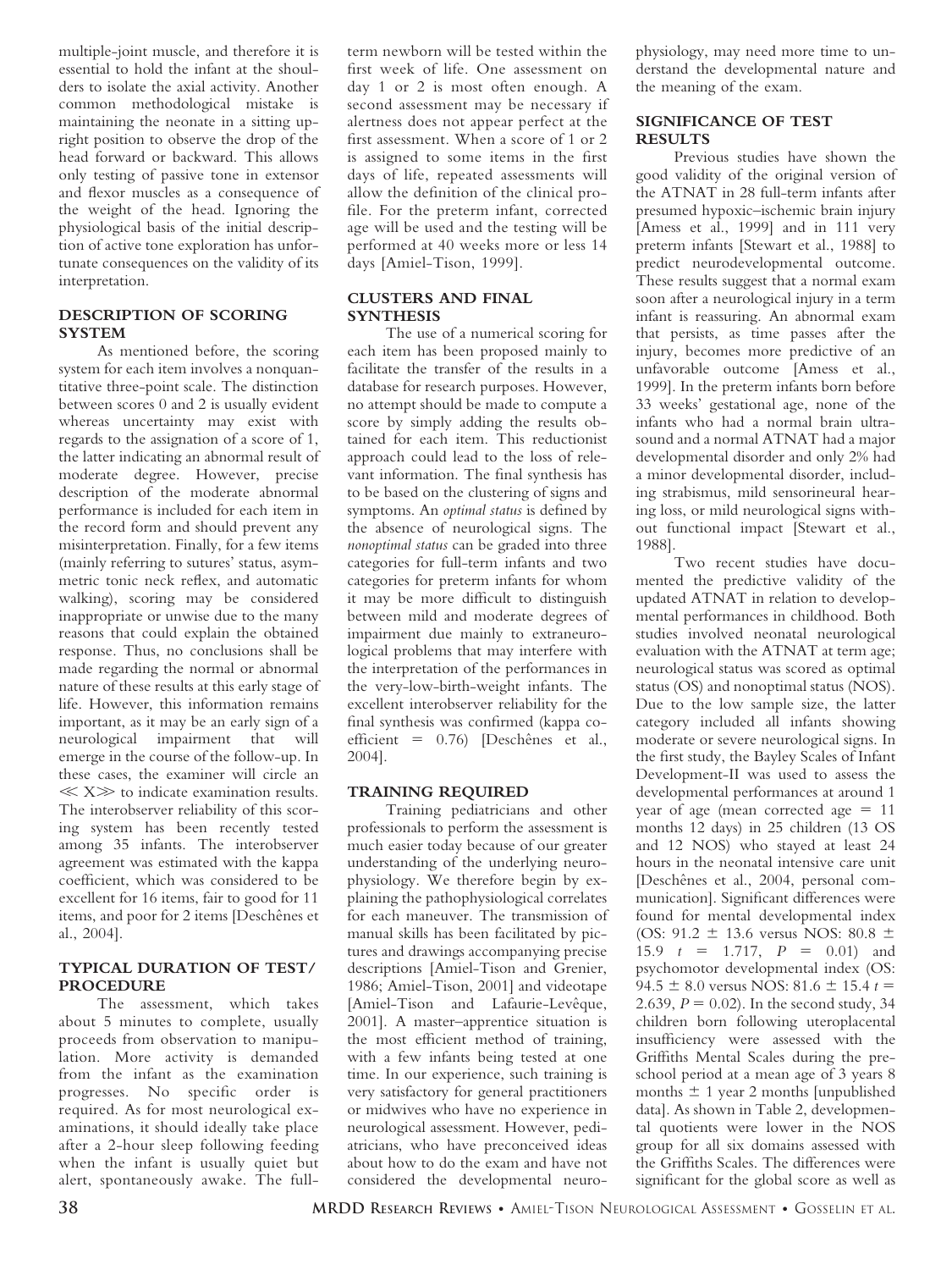for the motor and the social/personal subscales. These preliminary results suggest that the neonatal neurological status as measured by ATNAT is a good predictor of subsequent developmental performance and should be an inclusion criterion for long-term neurodevelopmental surveillance. This hypothesis is currently being tested in an on-going longitudinal study.

#### **CAUTIONS AND LIMITATIONS**

For the very preterm or very sick newborn, the observation of spontaneous movements [Einspieler and Prechtl, 2005] and behaviors [Salisbury et al., 2005] remains the only access to brain functioning. However, around term, most neonates are able to tolerate the minimal handling involved in the current assessment. Nevertheless, some limitations that are not specific to this method must be understood. Four situations described below may lead to various misinterpretations.

#### **Deformations**

Deformation *in utero* often occurs at the end of pregnancy, due to restriction of space. The most common neonatal deformations are torticollis and plagiocephaly, especially in multiple pregnancy. Deformations may also be acquired postnatally in the NICU when abnormal postures have been tolerated for a long time in very sick premies. Whatever the cause of the deformation, it may alter the responses, particularly in axial tone. For instance, when the head does not pass forward in the raise to sit maneuver, it is not possible to differentiate insufficient upper control exerted on the antigravity system from shortening of the trapezius muscle due to a prolonged abnormal posture. It is only after intense physical therapy and posturing that a peripheral impairment can he ruled out. Neurological assessment is meaningful if and only if the

#### **Table 2. Developmental Performances Measured with the Griffiths Mental Scales at Preschool Age According to Neonatal Neurological Status**

| Domain          | Optimal Status (OS)<br>$N = 24$ | Nonoptimal Status<br>$(NOS)$ $N = 11$ |       | $\boldsymbol{P}$ |
|-----------------|---------------------------------|---------------------------------------|-------|------------------|
| Locomotor       | $94.7 \pm 9.9$                  | $87.1 \pm 12.2$                       | 1.957 | 0.050            |
| Coordination    | $98.8 \pm 15.6$                 | $93.0 \pm 16.5$                       | 1.002 | 0.324            |
| Performance     | $104.7 \pm 15.5$                | $95.6 \pm 15.2$                       | 1.611 | 0.117            |
| Language        | $93.9 \pm 13.2$                 | $87.0 \pm 14.9$                       | 1.383 | 0.176            |
| Reasoning       | $89.3 \pm 7.2$                  | $83.8 \pm 9.9$                        | 1.595 | 0.124            |
| Social/personal | $99.0 \pm 7.9$                  | $90.2 \pm 9.3$                        | 2.913 | 0.006            |
| Global          | $97.0 \pm 8.2$                  | $89.6 \pm 10.3$                       | 2.284 | 0.029            |

body is not deformed. This is one reason why correcting prenatal deformations and maintaining physiological postures in the NICU and at home, after discharge, is so essential.

#### **Persisting Extraneurological Pathology**

At 40 weeks CA, persisting extraneurological conditions may create difficulties of interpretation or prevent completion of the assessment. Cardiac, respiratory, or digestive problems are examples of conditions that may confound the exam.

#### **Poor Adaptation to Handling during Assessment**

Various changes in neonatal stability may also obstruct the assessment. Changes may be transient and followed by completion of the assessment or severe with destabilization of the infant. The latter is in and of itself a potential marker of poor brain status.

#### **Continuous Feeding**

Continuous feeding may alter the state organization. For instance, visual fix and track may be more difficult to obtain because the state of alertness itself is more difficult to obtain when the infant is continuously fed.

#### **STRENGTHS AND BENEFITS**

The benefits from such an exam are numerous not only for the medical team and the researchers but also for the parents.

#### **Parents**

This assessment provides useful information to the parents about how their neonate responds. In the absence of any noxious stimuli, the spectacular demonstration of visual pursuit, for instance, makes the assessment pleasant to watch. Moreover, when a neonate is properly held and handled during the assessment, and passive shaking of the head is avoided, his or her ability to communicate is enhanced. This aptitude for interaction has been present since birth but may be discovered, for the first time, on this occasion by inexperienced parents. Observing such an interaction in person may positively influence mother and infant bonding and mutual pleasure [Widmayer and Field, 1981]. Moreover, when parents have been worried about risk factors during pregnancy or birth, observing their child's optimal re-



**MRDD RESEARCH REVIEWS** ● AMIEL-TISON NEUROLOGICAL ASSESSMENT ● GOSSELIN ET AL. **39**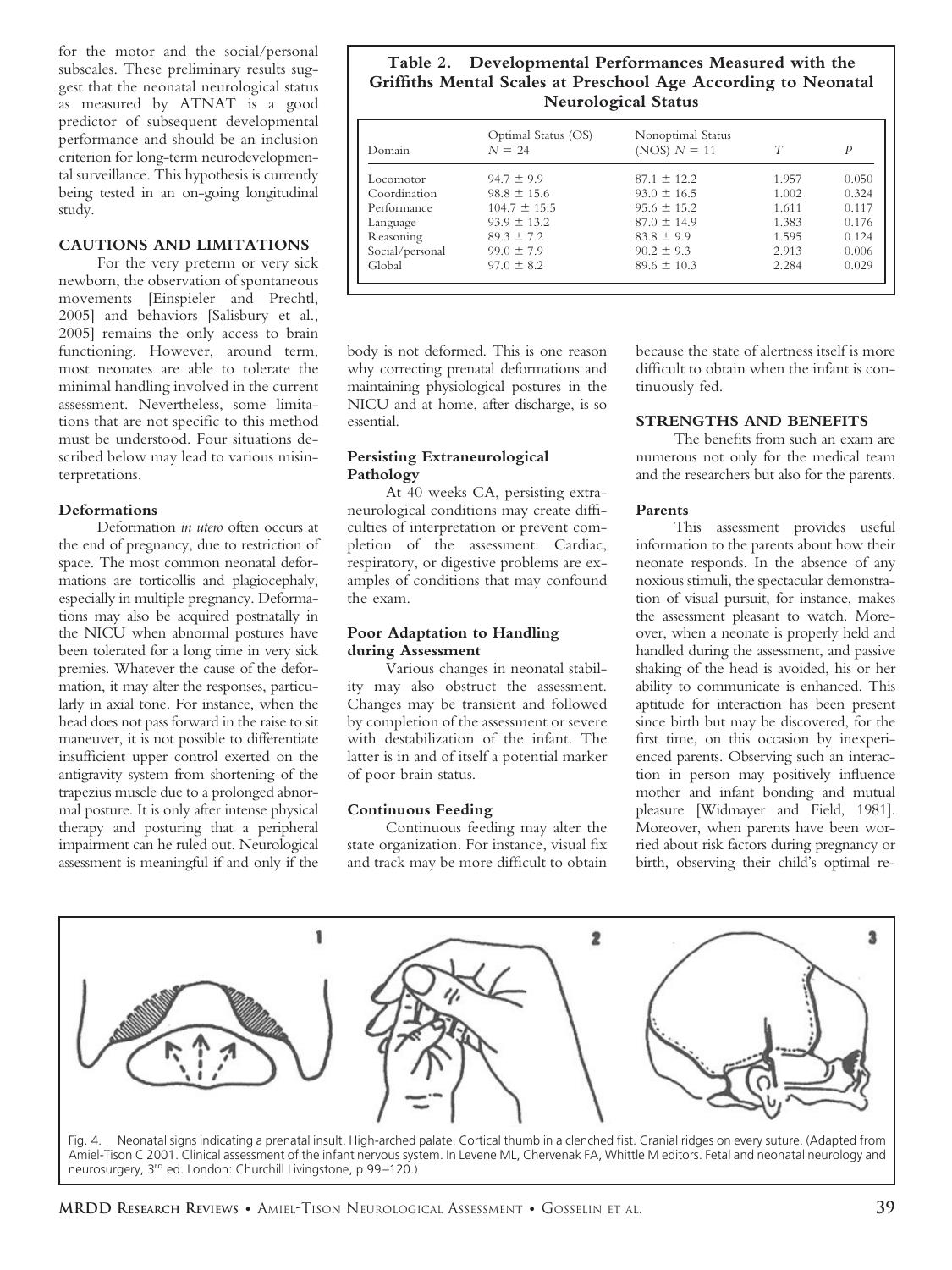sponses helps to relieve their anxiety better than any verbal explanations.

#### **Obstetricians**

This assessment provides early feedback on neonatal neurological morbidity to the obstetric team. It can also be helpful in cases of litigation. Birth asphyxia is often poorly defined: the neurological signs present early in life are considered necessary to identify neonatal encephalopathy and to establish a possible causative link between birth circumstances and outcome. *A contrario*, an optimal neurological assessment at birth eliminates asphyxia as the etiology of later problems [Hankins and Speer, 2003]. If the assessment has not been completed or has not been properly documented, this lack of information can be very damaging to the obstetrician in case of later litigation.

#### **Pediatricians**

When self confidence is acquired by the pediatrician, such an assessment, repeated and interpreted according to the medical context of gestation and birth problems, provides a better understanding of different situations illustrated in the following two examples:

*Non specificity and lability of early neurological signs* are well recognized in the early stages of extrauterine adaptation. However, distinguishing between transient effects of cardiorespiratory and metabolic problems of the newborn from the specific expression of brain damage remains challenging. Repeated assessments provide the most valid procedure to resolve the difficulty posed by the fluctuations of clinical signs in the acute phase of adaptation, which may be due to factors such as poor alertness, poor reactivity, and moderate hypotonia. This is why a nonoptimal status cannot be defined and graded before the end of the first week [Amiel-Tison et al., 2004].

*Clinical profiles based on repeated assessments provide a diagnostic clue* when neurological signs and symptoms are found at the first assessment. Clinical assessments repeated daily or every other day can distinguish two different types of profiles. *An evolving profile* is revealed by signs of CNS depression increasing within the first 3 days and then decreasing progressively with marked improvement of alertness, motor activity, and sucking. This profile is typical of recent insult, most often intrapartum. *A stable profile* is revealed by the absence of any change in repeated assessment in the first week of life. This latter profile is typical of a prenatal insult that occurred several weeks earlier *in utero*. In such cases, the

presence of three signs in the first days of life represent a precious clue to fetal brain damage (Fig. 4): 1) high-arched palate (due to insufficient molding forces of a hypoactive tongue); 2) nonreducible adduction of the thumb in a clenched fist (due to absence of spontaneous motor activity); and 3) cranial ridges over each suture or restricted to the squamous suture, due to severe or moderate impairment of hemispheric growth [Amiel-Tison, 1999].

#### **Researchers**

The recent modifications made on the ATNAT greatly facilitate data collection for research purposes. Its excellent interobserver reliability supports its use in multicentric epidemiological studies to enrich the definition of neonatal morbidity in terms of severity of the neurological signs as well as profiles of evolution. Moreover, redefinition of the selection criteria for clinical trials on early neurodevelopmental intervention based on the neurological assessment should allow a more valid measure of the treatment efficacy according to the initial neurological status.

#### **CONCLUSION**

Rigorous and repeated observations of the normal early neurological development have been the basis to define the initial content of the ATNAT (see Assessment Form, p 42–51). Subsequent neurophysiopathological studies have brought support to its content validity as well as its construct validity. Furthermore, recent follow-up studies also support its predictive validity. In this article, we reviewed the development of the ATNAT. We emphasized the underlying pathophysiological meaning of each observation or maneuver that has to be understood by beginners to rapidly acquire proper clinical abilities and judgment. That is especially true for the maneuvers related to active tone, which have often been grossly misunderstood even by experts. The AT-NAT is a simple, brief assessment administered at full term or its equivalent in the preterm infant. This is a critical moment when the medical team must synthesize the prenatal, perinatal, and neonatal intensive care associated risks and anticipate the long-term outcome of the infant. As part of a longitudinal assessment tool that can be used until age 6, the ATNAT allows the clinician and the family to begin high risk follow-up with a more accurate assessment of the child's future needs.

#### **REFERENCES**

Amess PN, Penrice J, Wylezinska M, et al. 1999. Early brain proton magnetic resonance spectroscopy and neonatal neurology related to neurodevelopmental outcome at 1 year in term infants after presumed hypoxic-ischaemic brain injury. Dev Med Child Neurol  $41.436 - 445$ 

- Amiel-Tison C. 1979. Birth injury as a cause of brain dysfunction in full term newborns. In: Korobkin R, Guilleminault C, editors. Advances in perinatal neurology. New York: Spectrum. p 57–84.
- Amiel-Tison C. 1985. Pediatric contribution to the present knowledge on the neurobehavioral status of infant at birth. In: Mehler J, Fox R, editors. Neonate cognition, beyond the blooming buzzing confusion. Hillsdale, NJ: Lawrence Erlbaum. p 365–380.
- Amiel-Tison C. 1988. Neurological morbidity of term infants as an indicator of safe obstetrical practice. In: Kubli F, Patel N, Schmidt W, et al., editors. Perinatal events and brain damage in surviving children. Berlin: Springer Verlag. p 175–191.
- Amiel-Tison C. 1999. Correlation between hypoxic–ischemic events during fetal life and outcome. In: Arbeille P, Maulik D, Laurini R, editors. Fetal hypoxia. Lancs, UK: Parthenon. p 123–140.
- Amiel-Tison C. 2001. Clinical assessment of the infant nervous system. In: Levene ML, Chervenak FA, Whittle M, editors. Fetal and neonatal neurology and neurosurgery, 3<sup>rd</sup> ed. London: Churchill Livingstone. p 99-120.
- Amiel-Tison C. 2002a. Update of the Amiel-Tison Neurologic Assessment for the Term Neonate or at 40 Weeks Corrected Age. Pediatr Neurol 27:196 –212.
- Amiel-Tison C. 2002b. Neurologic examination. In: Rudolph CD, Rudolph AM, editors. Rudolph's pediatrics, 21<sup>st</sup> ed. New York: McGrawHill. p 91–97.
- Amiel-Tison C, Allen MC, Lebrun F, et al. 2002. Macropremies: Underprivileged newborns. Ment Retard Dev Disabil Res Rev 8:281–292.
- Amiel-Tison C, Barrier G, Shnider SM, et al. 1982. A new neurologic and adaptative capacity scoring system for evaluating obstetric medications in full term newborns. Anesthesiology 56:340 –350.
- Amiel-Tison C, Cabrol D, Denver R, et al. 2004. Fetal adaptation to stress. Part I: Acceleration of fetal maturation and earlier birth triggered by placental insufficiency in humans. Early Hum Dev 78:15–27.
- Amiel-Tison C, Ellison P. 1986. Birth asphyxia in the full term newborn: Early assessment and outcome. Dev Med Child Neurol 28:671– 682.
- Amiel-Tison C, Gosselin J. 2001. Neurologic development from birth to six years. Baltimore: Johns Hopkins University Press.
- Amiel-Tison C, Gosselin J, Infante-Rivard C. 2002. Head growth and cranial assessment at neurological examination in infancy. Dev Med Child Neurol 44:643–648.
- Amiel-Tison C, Grenier A. 1986. Neurological assessment during the first year of life. New York: Oxford University Press.
- Amiel-Tison C, Lafaurie-Levêque M. 2001. Neurologic assessment of the term neonate. Videocassette VHS, SECAM. 26 min. English, Spanish, and French versions distributed by Hôpital Sainte-Justine, Audiovidéothèque, 3175 Côte Ste-Catherine, Montréal, Qc, H3T IC5 Canada.
- Amiel-Tison C, Sureau C, Shnider SM. 1988. Cerebral handicap in full term neonates related to the mechanical forces of labour. Baillères Clin Obstet Gynaecol 2:145–165.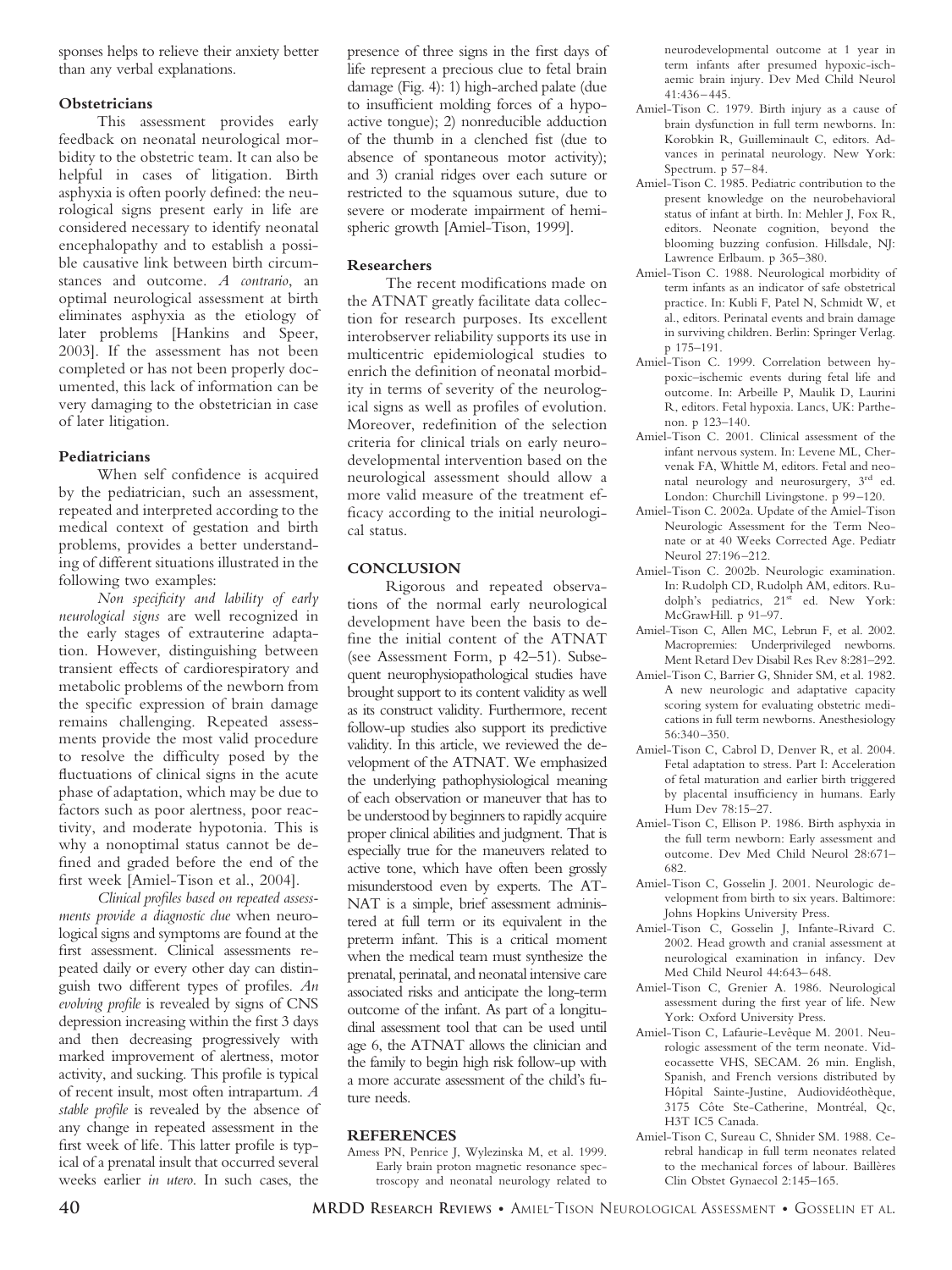- André-Thomas, Saint-Anne Dargassies S. 1952. Etudes neurologiques sur le nouveau-né et le jeune nourrisson. Paris: Masson.
- André-Thomas, Chesni Y, Saint-Anne-Dargassies S. 1960. The neurological examination of the infant. Little Club Clinics in Developmental Medicine 1. London: National Spastics Society.
- Daum C, Kurtzberg D, Ruff H, et al. 1980. Preterm development of visual and auditory orienting in very low birth weight infants. Pediatr Res 14:41.
- Deschênes G, Gosselin J, Couture M, Lachance C. 2004. Interobserver reliability of the Amiel-Tison neurological assessment at term. Pediatr Neurol 30:190-194.
- Einspieler C, Prechtl HFR. 2005. Prechtl's assessment of general movements: a diagnostic tool for the

functional assessment of the young nervous system. Ment Retard Dev Disabil 11:61–67.

- Hack M, Estabrook M, Robertson S. 1985. Development of sucking rhyhm in preterm infants. Early Hum Dev 11:133–140.
- Hankins GD, Speer M. 2003. Defining the pathogenesis and pathophysiology of neonatal encephalopathy and cerebral palsy (CP). Obstet Gynecol. 2003 102:628 –636.
- Parmelee AH. 1961. Management of the Newborn. 2nd ed. Chicago: Year Book Publishers.
- Peiper A. 1963. Cerebral function in infancy and childhood (translation of the 3rd revised German edition by Nagler B, Nagler H). New York: Consultants Bureau.
- Saint-Anne Dargassies S. 1977. Neurological development in the full term and premature neonate. Amsterdam: Elsevier.
- Salisbury A, Fallone MD, Lester B. 2005. Neurobehavioral assessment from fetus to infant: the NICU Network Neurobehavioral Scale and the Fetal Neurobehavior Coding Scale. Ment Retard Dev Disabil 11:14 –20.
- Sarnat HB. 1984. Anatomic and physiologic correlates of neurologic development in prematurity. In: Sarnat HB, editor. Topics in neonatal neurology. New York: Grune and Stratton. p 1–24.
- Stewart A, Hope PL, Hamilton P, et al. 1988. Prediction in very preterm infant of satisfactory neurodevelopmental progress at 12 months. Dev Med Child Neurol 30:53–63.
- Widmayer SM, Field TM. 1981. Effects of Brazelton demonstrations for mothers on the development of preterm infants. Pediatrics 67:711– 714.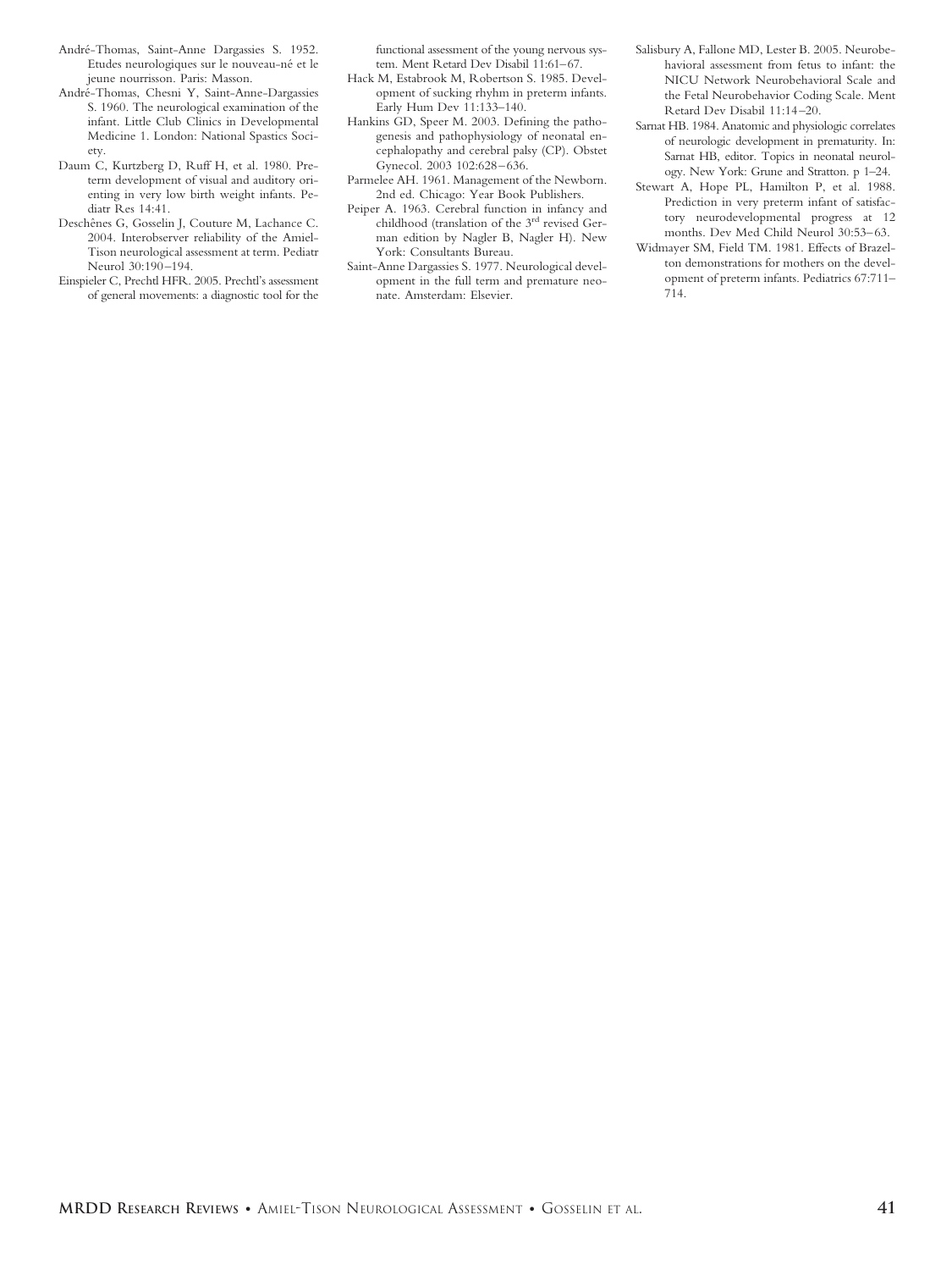### AMIEL-TISON NEUROLOGICAL ASSESSMENT AT TERM

Claudine Amiel-Tison, Julie Gosselin, Françoise Lebrun and Sheila Gahagan

| Name          | Birth date           | M<br>D            |
|---------------|----------------------|-------------------|
| Mother's name | Gestational age (wk) |                   |
| Chart number  | Sex<br>M             | $\mathbf{r}$      |
|               |                      | <b>STATISTICS</b> |

#### **Assessments**

| <b>Number</b>              | $\frac{1}{\sqrt{2}}$<br>n a bhainn an choirean | $\overline{\phantom{a}}$<br>SK Ro | $\overline{\mathbf{3}}$ | 4 |
|----------------------------|------------------------------------------------|-----------------------------------|-------------------------|---|
| Date of assessment         |                                                |                                   |                         |   |
| Day of life                |                                                |                                   |                         |   |
| Corrected age (wk)         |                                                |                                   |                         |   |
| Weight (g)                 |                                                |                                   |                         |   |
| Height (cm)                |                                                |                                   |                         |   |
| Head circumference<br>(cm) |                                                |                                   |                         |   |

### **INSTRUCTIONS**

#### For whom?

Term neonates within the first days of life and preterm neonates closest to the term period (between 37 and 42 weeks corrected).

#### How to code?

A numerical system is proposed to code the observations. Level of severity in abnormal responses is defined.

0 indicates a typical result, within normal range

1 indicates a moderately abnormal result

2 indicates a definitely abnormal result

X indicates examination results when scoring is considered inappropriate because the normal or abnormal character of the observation cannot be defined with certainty.

#### This coding system is not quantitative. Thus, any computation of quotient or total score is inappropriate.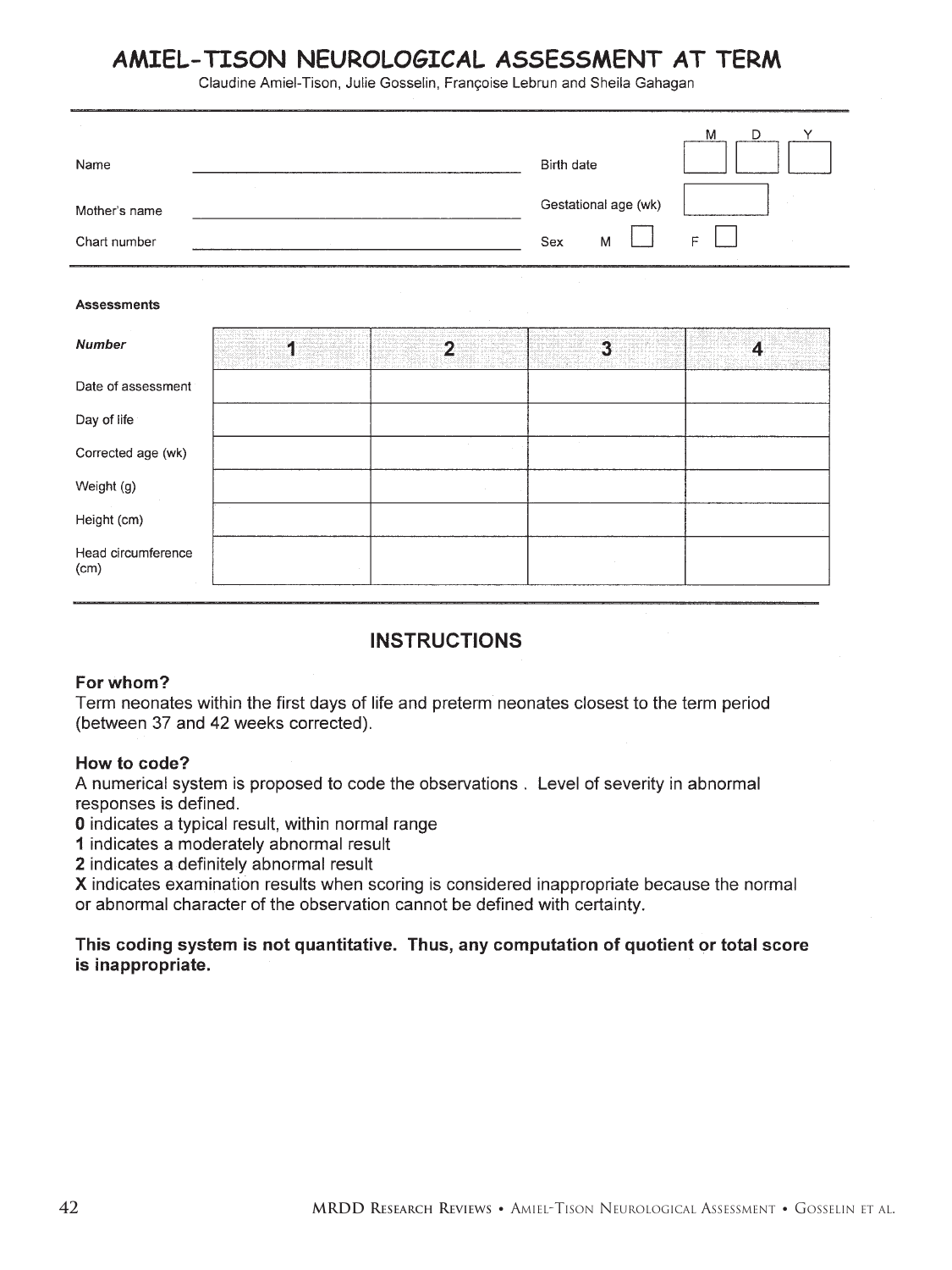| <b>Pregnancy and birth</b>                                                       | Growth parameters at birth                                                       |
|----------------------------------------------------------------------------------|----------------------------------------------------------------------------------|
| Multiple:<br>twin<br>$\mathsf{L}$<br>$\Box$<br>Vaginal delivery : cephalic       | Weight<br>centiles<br>g<br>Height<br>centiles<br>cm                              |
| Cesarian section planned or repeated<br>П<br>П<br>emergency cs<br>Apgar 1'<br>5' | Head<br>circumf (HC)<br>centiles<br>cm<br>Mid arm<br>circumf.<br>centiles<br>cm  |
| <b>Postural deformities</b><br>(acquired in utero or postnatally)                | Mechanical consequences of birth process                                         |
| Describe:                                                                        | Bruising from forceps (if extensive, asymmetrical or<br>П<br>abnormally located) |
| Socioeconomic data                                                               | <b>Parental growth parameters</b>                                                |
| Maternal age                                                                     | Father<br>Mother                                                                 |
| Maternal education                                                               | HC                                                                               |
| Presence of the father at home<br>no<br>yes                                      | Height                                                                           |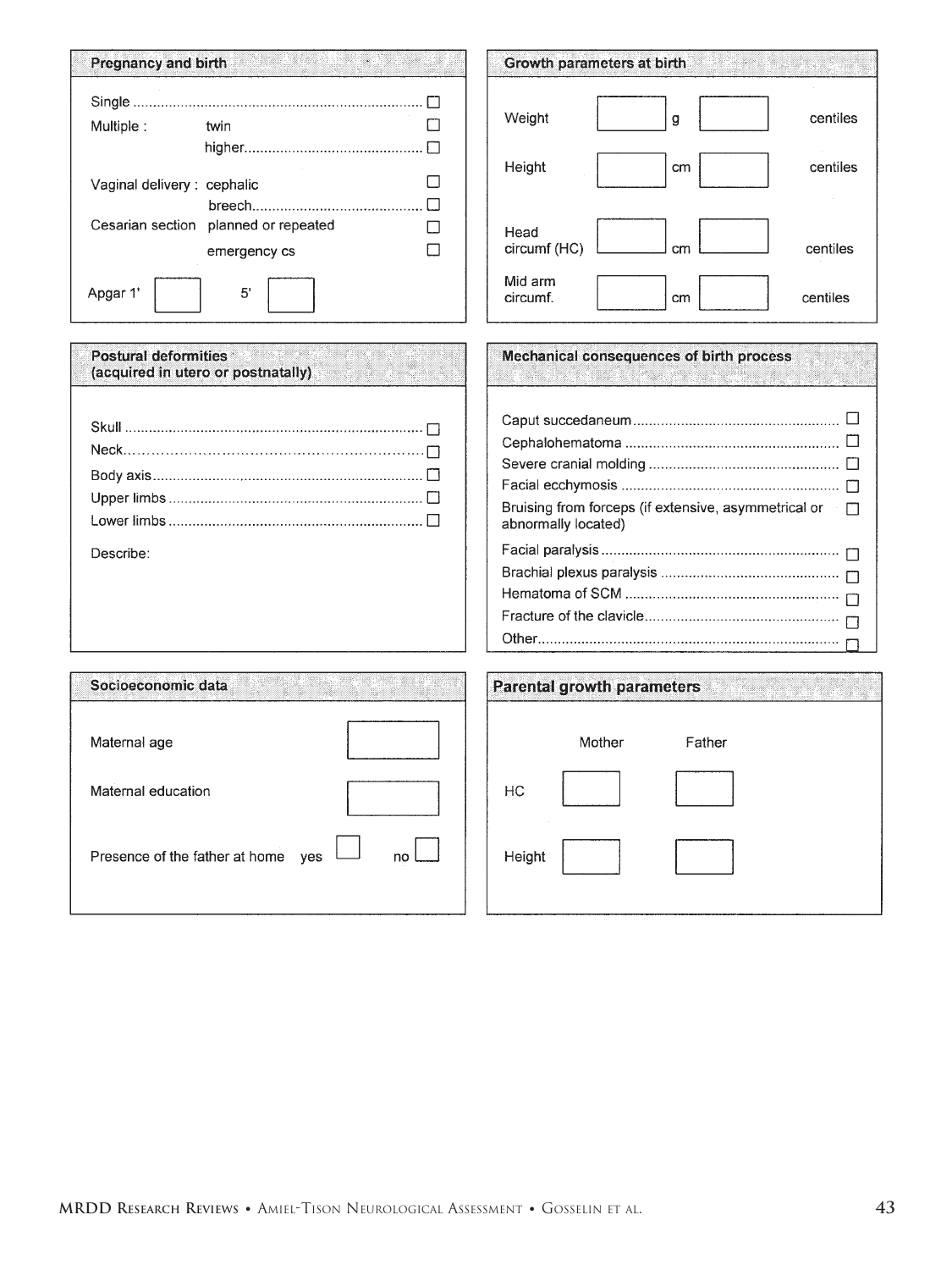#### **CRANIAL ASSESSMENT**

|                             |              | ۴           | $\overline{2}$ | 3        |   |
|-----------------------------|--------------|-------------|----------------|----------|---|
|                             |              |             |                |          |   |
| <b>Head circumference</b>   | ± 2SD        | $\Omega$    | $\Omega$       | $\Omega$ | 0 |
|                             | >2SD         | x           | X              | X        | X |
|                             | < 2SD        | X           | X              | x        | X |
|                             |              |             |                |          |   |
| <b>Anterior fontanellel</b> | Normal       | $\mathbf 0$ | $\Omega$       | 0        | 0 |
|                             | Tense        | X           | X              |          | X |
|                             |              |             |                |          |   |
| <b>Squamous sutures</b>     | Edge-to-edge | $\Omega$    | 0              | Ð        | 0 |
|                             | Separated    | X           | X              |          | X |
|                             | Overlapping  | X           | $\times$       |          | X |
|                             |              |             |                |          |   |
| <b>Other sutures</b>        | Edge-to-edge | $\Omega$    | 0              | $\Omega$ | 0 |
|                             | Separated    | X           | X              |          | x |
|                             | Overlapping  | X           | X              | x        | X |

#### NEUROSENSORY FUNCTION AND SPONTANEOUS MOTOR ACTIVITY DURING THE **ASSESSMENT**

| Fix and track               | Easy to obtain 4 times                                                  | $\mathbf 0$                  | 0                            | 0                            | 0                                       |
|-----------------------------|-------------------------------------------------------------------------|------------------------------|------------------------------|------------------------------|-----------------------------------------|
|                             | Difficult to obtain                                                     | $\mathbf{1}$                 | $\overline{1}$               | 1                            | 1                                       |
|                             | No response                                                             | $\overline{2}$               | $\overline{2}$               | $\overline{2}$               | $\overline{2}$                          |
|                             |                                                                         |                              |                              |                              |                                         |
| Ocular signs                | Absent                                                                  | 0<br>$\overline{\mathsf{x}}$ | 0<br>$\overline{\mathsf{x}}$ | 0<br>$\overline{\mathsf{x}}$ | $\mathbf{0}$<br>$\overline{\mathsf{x}}$ |
|                             | Present, describe                                                       |                              |                              |                              |                                         |
| <b>Response to voice</b>    | Easy to obtain                                                          | 0                            | 0                            | 0                            | 0                                       |
|                             | Difficult to obtain                                                     | $\overline{1}$               | $\overline{1}$               | $\overline{1}$               | $\overline{1}$                          |
|                             | No response                                                             | $\overline{2}$               | $\overline{2}$               | $\overline{2}$               | $\overline{2}$                          |
|                             |                                                                         |                              |                              |                              |                                         |
| <b>Social interaction</b>   | Easy and spontaneous                                                    | 0                            | 0                            | $\mathbf{0}$                 | 0                                       |
|                             | Poor and limited                                                        | $\overline{1}$               | $\overline{1}$               | $\overline{1}$               | $\overline{1}$                          |
|                             | No interaction                                                          | $\overline{2}$               | $\overline{2}$               | $\overline{2}$               | $\overline{2}$                          |
|                             |                                                                         |                              |                              |                              |                                         |
| Crying                      | Normal pitch, easy to calm                                              | 0                            | $\overline{0}$               | $\mathbf{0}$                 | $\mathbf 0$                             |
|                             | Monotoneous, abnormal pitch                                             | 1                            | 1                            | 1                            | 1                                       |
|                             | Absent                                                                  | $\overline{2}$               | $\overline{2}$               | $\overline{2}$               | $\overline{2}$                          |
|                             |                                                                         |                              |                              |                              |                                         |
| <b>Excitability</b>         | Consolable, normal sleep                                                | 0                            | 0                            | 0                            | $\mathbf{0}$                            |
|                             | Excessive crying, insufficient sleep<br>Tremors and/or clonic movements | 1<br>$\overline{1}$          | 1<br>1                       | 1<br>1                       | 1<br>1                                  |
|                             |                                                                         |                              |                              |                              |                                         |
| <b>Convulsions</b>          | Absent                                                                  | 0                            | 0                            | 0                            | 0                                       |
|                             | Present (1 or 2)                                                        | $\overline{2}$               | $\overline{2}$               | $\overline{2}$               | $\overline{2}$                          |
|                             | Repeated for more than 30 min.                                          | $\overline{2}$               | $\overline{2}$               | $\overline{2}$               | $\overline{2}$                          |
|                             | Describe variety                                                        |                              |                              |                              |                                         |
|                             |                                                                         |                              |                              |                              |                                         |
| Spontaneous motor activity  | Varied, harmonious                                                      | 0                            | $\mathbf 0$                  | 0                            | 0                                       |
|                             | Insufficient, stereotyped                                               | $\overline{1}$               | $\overline{1}$               | 1                            | 1                                       |
|                             | Absent or barely present                                                | $\overline{2}$               | $\overline{2}$               | $\overline{2}$               | $\overline{2}$                          |
|                             | Asymmetrical (pathological side)                                        | R.<br>$\mathbf{I}$           | R<br>L                       | $\overline{\mathsf{R}}$<br>L | $\mathsf{R}$                            |
|                             |                                                                         |                              |                              |                              |                                         |
| Spontaneous thumb abduction | Active thumb                                                            | 0                            | 0                            | 0                            | 0                                       |
|                             | Inactive thumb                                                          | $\overline{2}$               | $\overline{2}$               | $\overline{2}$               | $\overline{2}$                          |
|                             | Fixed thumb in adduction                                                | $\overline{2}$               | $\overline{2}$               | $\overline{2}$               | $\overline{2}$                          |
|                             | Asymmetrical (pathological side)                                        | R<br>L                       | $\mathsf{R}$<br>L            | R<br>L                       | R<br>L                                  |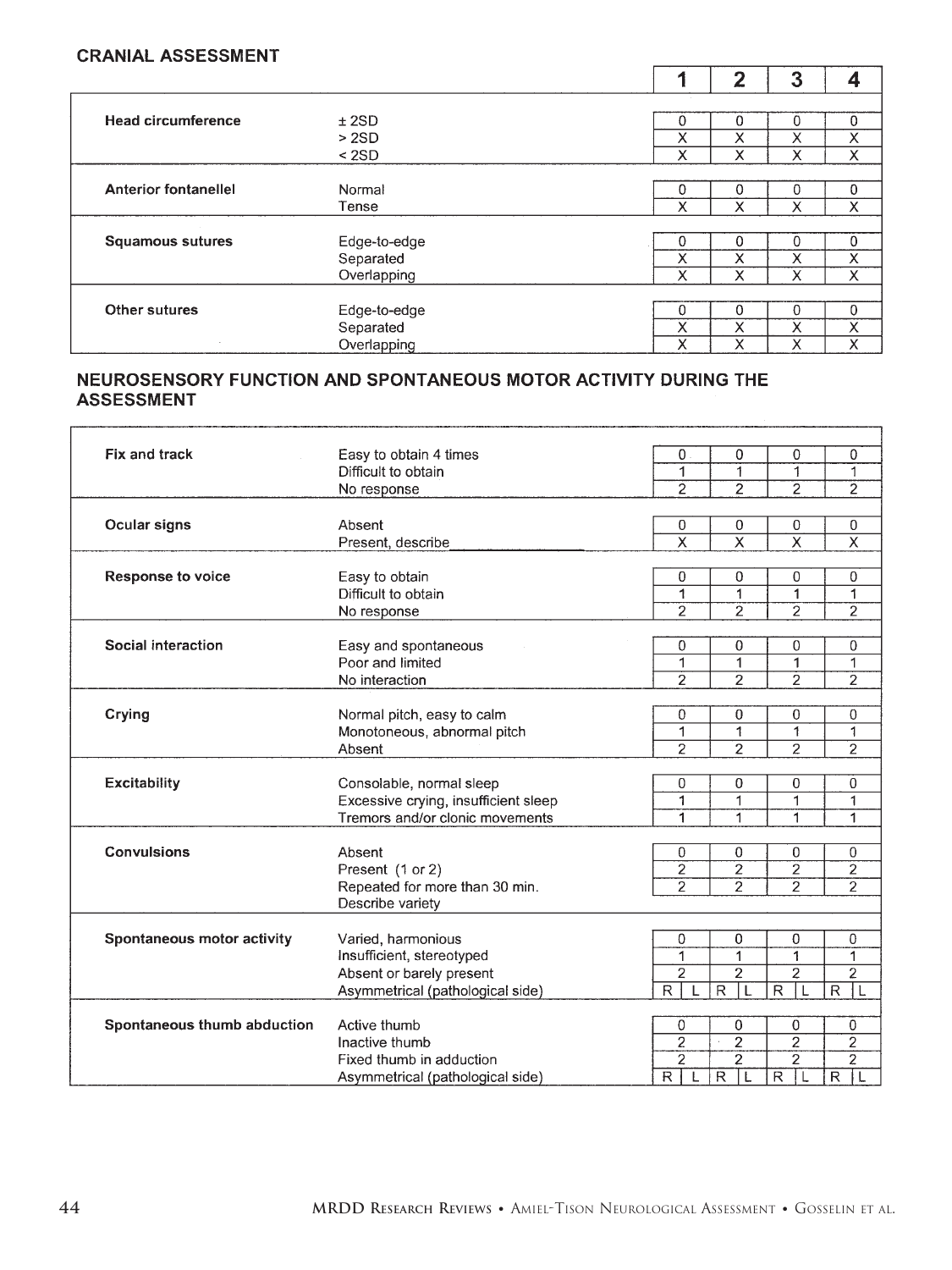#### **PASSIVE MUSCLE TONE**

|                    |                                         |                                         | $\overline{2}$<br>1     |                     |                         | 3                   |                         | 4                   |                                |                     |
|--------------------|-----------------------------------------|-----------------------------------------|-------------------------|---------------------|-------------------------|---------------------|-------------------------|---------------------|--------------------------------|---------------------|
|                    |                                         |                                         | R                       | L                   | $\mathsf{R}$            | L                   | $\overline{\mathsf{R}}$ |                     | R                              | L                   |
|                    | Recoil                                  | Quick, reproducible                     | 0                       | $\mathbf 0$         | $\overline{0}$          | $\overline{0}$      | $\mathbf 0$             | $\overline{0}$      | 0                              | 0                   |
|                    |                                         | Slow, not reproducible                  | 1                       | 1                   | 1                       | 1                   | 1                       | 1                   | 1                              | $\mathbf 1$         |
| <b>UPPER LIMBS</b> |                                         | Absent                                  | $\overline{2}$          | $\overline{2}$      | $\overline{2}$          | $\overline{2}$      | $\overline{2}$          | $\overline{2}$      | $\overline{\mathbf{c}}$        | $\overline{2}$      |
|                    |                                         |                                         |                         |                     |                         |                     |                         |                     |                                |                     |
|                    | Scarf                                   | Elbow does not reach midline            | 0                       | 0                   | 0                       | 0                   | 0                       | 0                   | 0                              | 0                   |
|                    |                                         | Elbow slightly passes midline           | $\mathbf{1}$            | $\mathbf{1}$        | 1                       | $\mathbf{1}$        | $\mathbf{1}$            | 1                   | 1                              | $\mathbf{1}$        |
|                    |                                         | No resistance                           | $\overline{2}$          | $\overline{2}$      | $\overline{2}$          | $\overline{2}$      | $\overline{2}$          | $\overline{2}$      | $\overline{2}$                 | $\overline{2}$      |
|                    |                                         |                                         |                         |                     |                         |                     |                         |                     |                                |                     |
|                    | Recoil *                                | Quick, reproducible                     | 0                       | 0                   | 0                       | 0                   | 0                       | 0                   | 0                              | $\mathbf 0$         |
|                    |                                         | Slow, not reproducible                  | $\overline{1}$          | 1                   | 1                       | $\mathbf{1}$        | 1                       | 1                   | 1                              | 1                   |
| <b>LOWER</b>       |                                         | Absent                                  | $\overline{2}$          | $\overline{2}$      | $\overline{2}$          | $\overline{2}$      | $\overline{c}$          | $\overline{2}$      | $\overline{2}$                 | $\overline{2}$      |
| <b>LIMBS</b>       | Popliteal angle*                        | Value of the angle<br>$70 - 90^{\circ}$ |                         |                     |                         |                     |                         |                     |                                |                     |
|                    |                                         | $100 - 120^{\circ}$                     | 0                       | $\pmb{0}$           | $\mathbf 0$             | $\overline{0}$      | $\overline{0}$          | $\overline{0}$      | $\overline{0}$                 | 0                   |
|                    |                                         | 130° or more                            | 1<br>$\overline{2}$     | 1<br>$\overline{2}$ | 1<br>$\overline{2}$     | 1<br>$\overline{2}$ | 1<br>$\overline{2}$     | 1<br>$\overline{2}$ | $\mathbf{1}$<br>$\overline{2}$ | 1<br>$\overline{2}$ |
|                    | * No coding in cases of breech delivery |                                         |                         |                     |                         |                     |                         |                     |                                |                     |
| <b>RIGHT-LEFT</b>  | Asymmetry                               | Absent or not categorized               | 0                       |                     | $\boldsymbol{0}$        |                     | 0                       |                     | 0                              |                     |
| <b>COMPARISONS</b> |                                         | Right side more relaxed                 | $\overline{\mathsf{x}}$ |                     | $\overline{x}$          |                     | $\overline{\mathsf{x}}$ |                     | $\overline{\mathsf{x}}$        |                     |
|                    |                                         | Left side more relaxed                  | $\overline{\mathsf{x}}$ |                     | $\overline{\mathsf{x}}$ |                     | $\overline{\mathsf{x}}$ |                     | $\overline{\mathsf{x}}$        |                     |
|                    | Ventral incurvation (flexion)           | Moderate, easy to obtain                |                         |                     |                         |                     |                         |                     |                                |                     |
|                    |                                         | Absent or minimal                       | 0<br>1                  |                     | 0                       |                     | 0                       |                     | 0                              |                     |
|                    |                                         | Unlimited                               | $\overline{2}$          |                     | 1<br>2                  |                     | 1<br>2                  |                     | 1                              |                     |
|                    |                                         |                                         |                         |                     |                         |                     |                         |                     | $\overline{c}$                 |                     |
| <b>BODY AXIS</b>   | Dorsal incurvation                      | Absent to moderate                      | 0                       |                     | 0                       |                     | 0                       |                     | 0                              |                     |
|                    | (extension)                             | Opisthotonos (excessive)                | $\overline{2}$          |                     | $\overline{2}$          |                     | 2                       |                     | $\overline{2}$                 |                     |
|                    |                                         |                                         |                         |                     |                         |                     |                         |                     |                                |                     |
|                    | Comparison of curvatures                | $Flexion \ge extension$                 | 0                       |                     | 0                       |                     | 0                       |                     | 0                              |                     |
|                    |                                         | Flexion < extension                     | 1                       |                     | 1                       |                     | 1                       |                     | 1                              |                     |
|                    |                                         | Flexion & extension unlimited           | $\overline{2}$          |                     | $\overline{2}$          |                     | $\overline{2}$          |                     | 2                              |                     |
|                    |                                         |                                         |                         |                     |                         |                     |                         |                     |                                |                     |

### **AXIAL MOTOR ACTIVITY (active tone)**

| Righting reaction            | Present, complete or not       |  | υ |  |
|------------------------------|--------------------------------|--|---|--|
| (Lower limbs + trunk)        | Excessive with arching         |  |   |  |
|                              | Absent                         |  |   |  |
|                              |                                |  |   |  |
| Raise to sit                 | Easy, in the axis              |  |   |  |
| (neck flexor muscles         | Muscle activity but no passage |  |   |  |
| $\rightarrow$ head forward)  | No response                    |  |   |  |
|                              |                                |  |   |  |
| Reverse maneuver             | Easy, in the axis              |  |   |  |
| (neck extensor muscles       | Brisk, excessive response      |  |   |  |
| $\rightarrow$ head backward) | No response                    |  |   |  |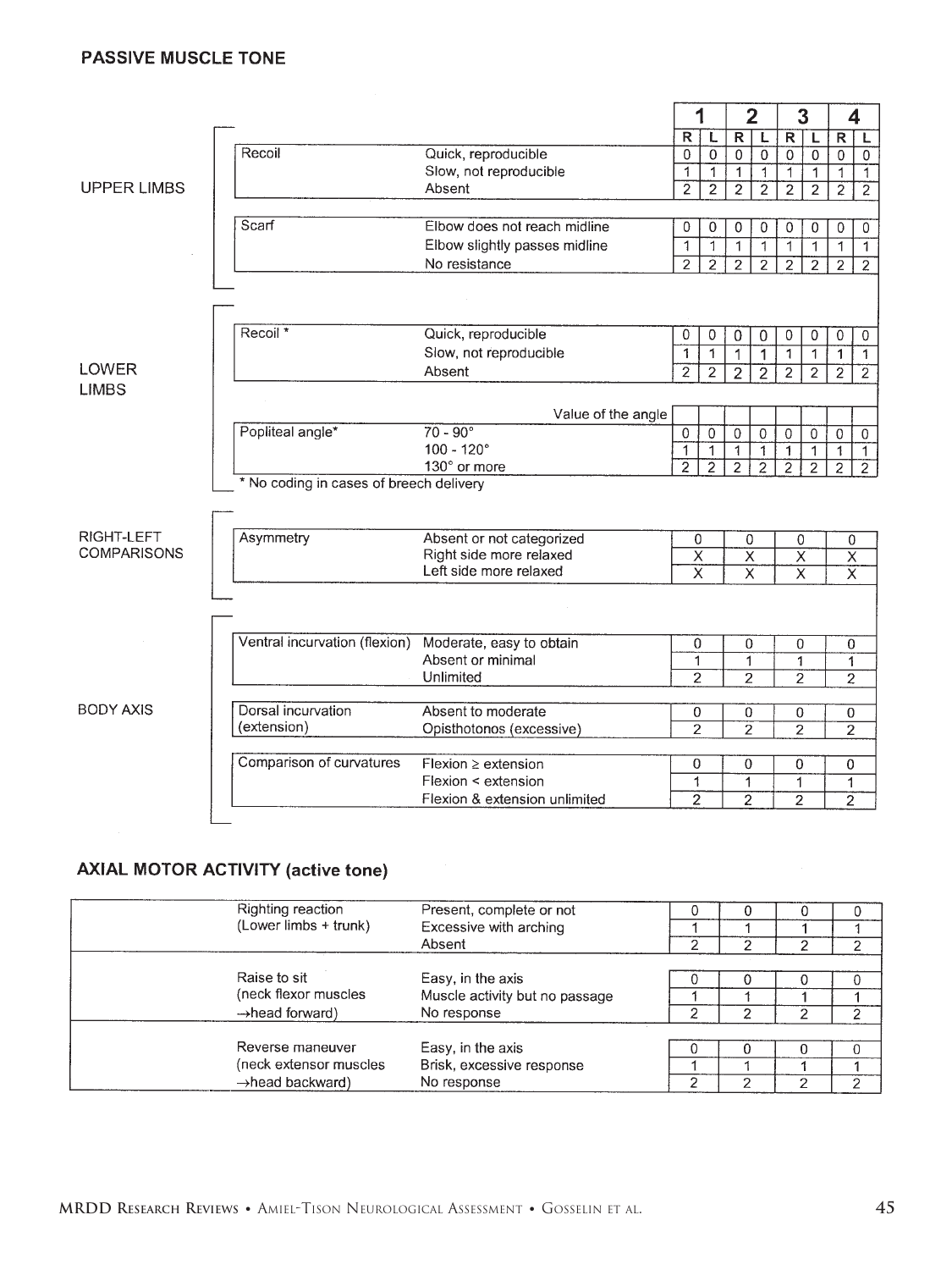#### **PRIMITIVE REFLEXES** 1  $\overline{2}$ 3 4  $\overline{0}$ Non nutritive sucking Rythmic movements, efficient 0  $\mathbf 0$ 0 Few movements, inefficient 1  $\mathbf{1}$ 1 1  $\overline{2}$  $\overline{2}$  $\overline{2}$ No movements  $\overline{2}$ Strong finger flexion  $\overline{0}$  $\overline{0}$  $\overline{0}$  $\overline{0}$ Palmar grasp Weak, short duration 1  $\overline{1}$  $\overline{\mathbf{1}}$  $\overline{1}$ Absent 2  $\overline{2}$  $\overline{2}$  $\overline{2}$  $RL$  $\overline{R}$  $R$  $R L$ Asymmetrical (pathological side)  $\overline{L}$  $\mathsf{L}$ **Automatic walking**  $\overline{\mathfrak{o}}$  $\overline{0}$  $\overline{0}$  $\overline{0}$ A few steps, easy to obtain Difficult to obtain or absent  $\overline{\mathsf{x}}$  $\overline{\mathsf{x}}$  $\overline{\mathsf{x}}$  $\overline{x}$ (no concern if isolated finding)  $\overline{0}$  $\overline{0}$ Moro reflex\*\* Brisk, with opening of the hands  $\overline{0}$ 0 Incomplete 1 1 1 1  $\overline{2}$  $\overline{2}$  $\overline{2}$ Absent  $\overline{2}$ Asymmetrical (pathological side)  $R \mid L$  $R$  $R \mid L$  $R$ . L L **Asymmetric tonic neck**  $\overline{\mathsf{x}}$ Absent Χ X X reflex (ATNR) Present  $\overline{\mathsf{x}}$  $\overline{\mathsf{x}}$  $\overline{\mathsf{x}}$ X

\*\* to assess only when other primitive reflexes are asymmetrical or absent

### PALATE AND TONGUE

| High arched palate              | Absent  |  |  |
|---------------------------------|---------|--|--|
|                                 | Present |  |  |
|                                 |         |  |  |
| <b>Fasciculations of tongue</b> | Absent  |  |  |
| (peripheral, at rest)           | Present |  |  |

#### ADAPTEDNESS TO MANIPULATIONS DURING ASSESSMENT

| <b>Stability</b> | xcellent               |   |  |  |
|------------------|------------------------|---|--|--|
|                  | Fransient changes      |   |  |  |
|                  | Severe destabilisation | - |  |  |

#### **FEEDING AUTONOMY**

| Term newborn                               | Immediate, easy<br>Incomplete |  |  |
|--------------------------------------------|-------------------------------|--|--|
|                                            | Absent until day 7            |  |  |
|                                            |                               |  |  |
| Preterm infant close to term Present, easy |                               |  |  |
|                                            | Incomplete                    |  |  |
|                                            | Absent                        |  |  |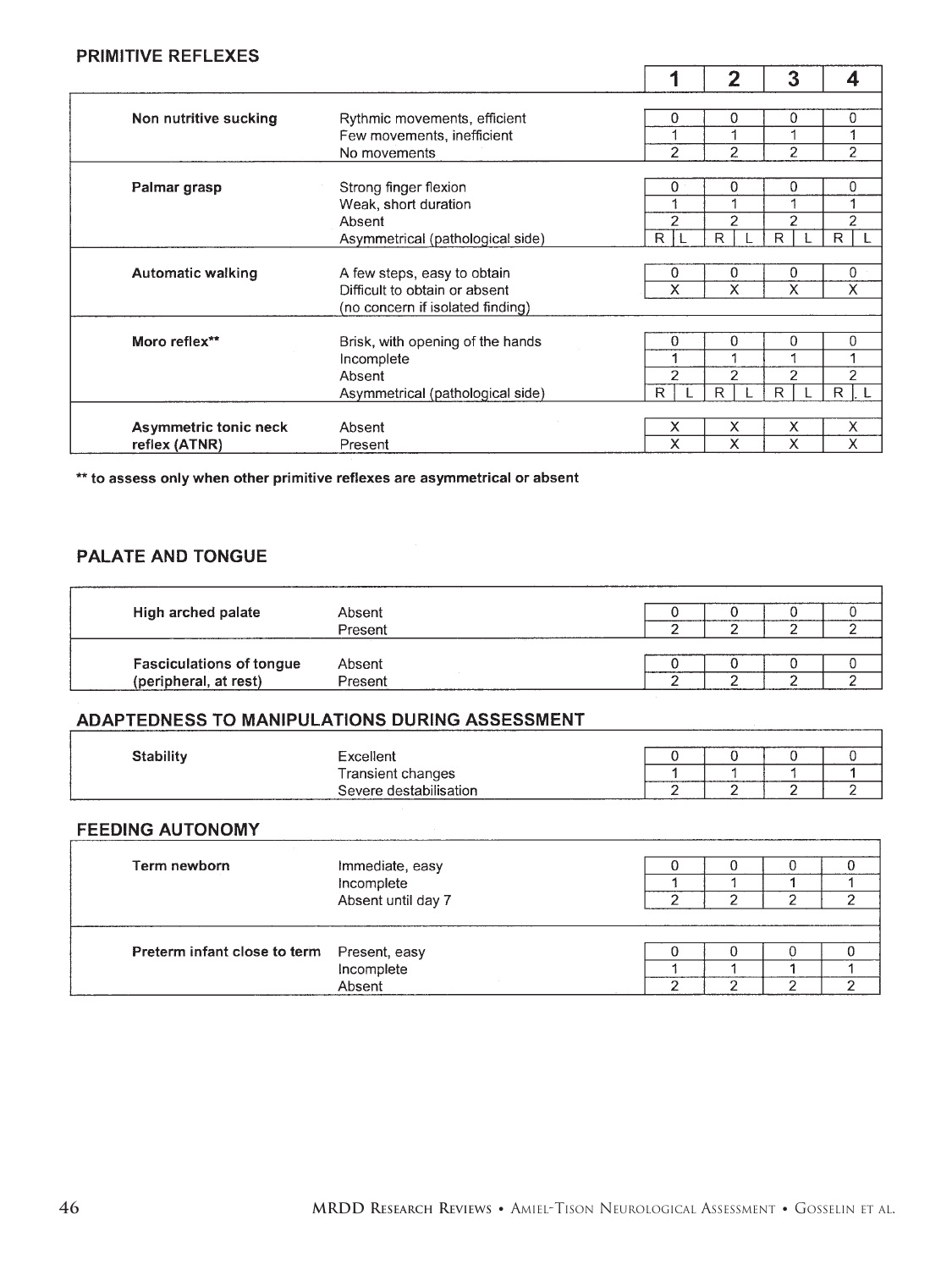### MEDICAL STATUS AT THE TIME OF ASSESSMENT

| Term neonate                              |                      |   |        | w |  |
|-------------------------------------------|----------------------|---|--------|---|--|
| (within the first week)                   | Assisted ventilation | х | ៶      |   |  |
|                                           | Anticonvulsant drugs | х |        |   |  |
|                                           | Phototherapy         | X | v<br>⌒ |   |  |
|                                           | Other                | v |        |   |  |
| Preterm infant at the time of examination |                      |   |        |   |  |
| Persisting extraneurological pathology    | Cardiac problems     |   |        |   |  |
|                                           | Respiratory problems | х |        | х |  |
|                                           | Digestive problems   | X | x      |   |  |
|                                           | Retinopathy          | х | v      | ν |  |
|                                           | Other (describe)     | ∧ |        | v |  |

### UNFAVORABLE CIRCUMSTANCES AT THE TIME OF EXAMINATION

| $ $ Condition(s) | Has just been fed |  |  |
|------------------|-------------------|--|--|
|                  | Too hungry        |  |  |
|                  | Noisy environment |  |  |
|                  | Other (describe)  |  |  |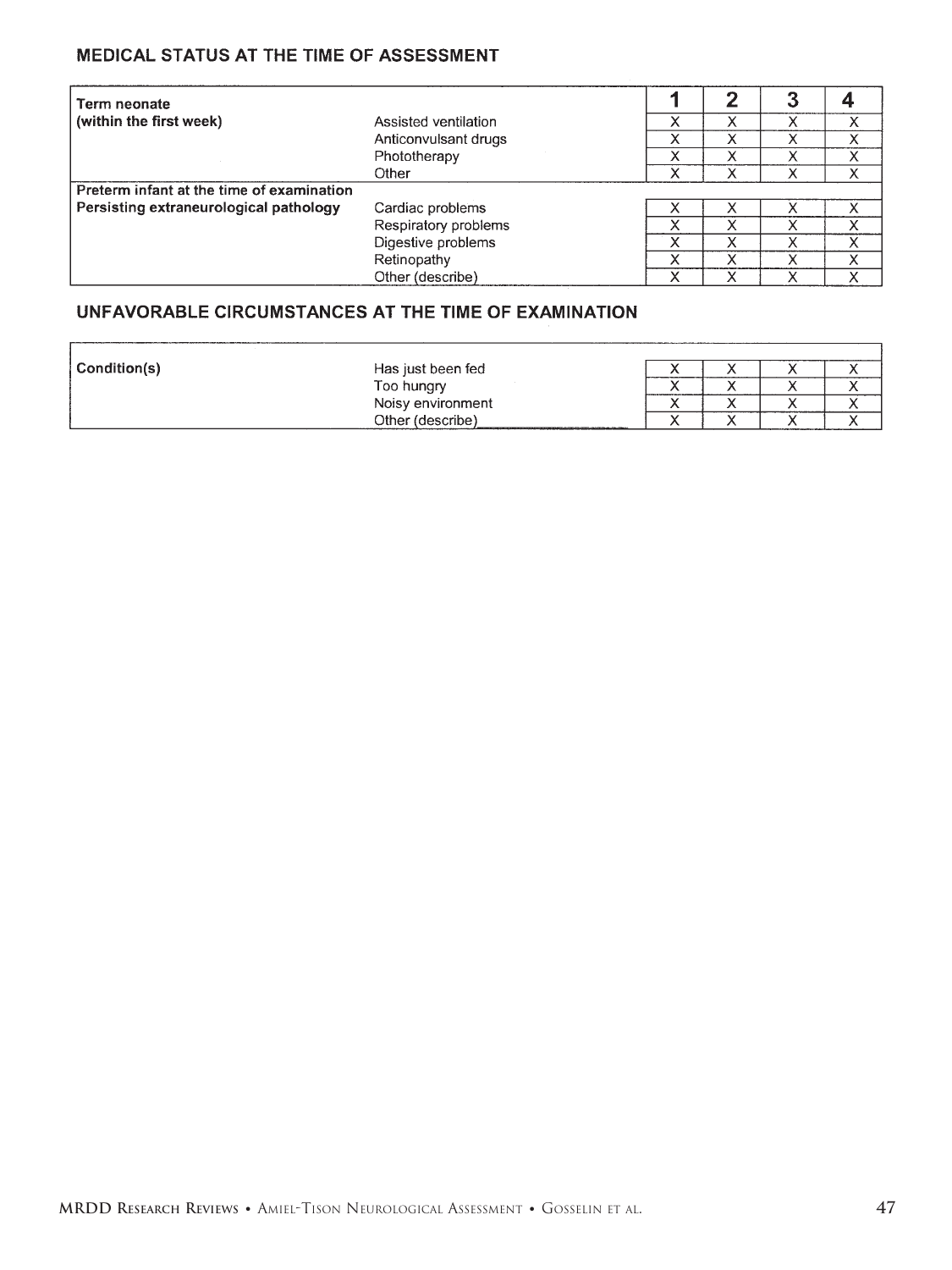### **COMPLEMENTARY INVESTIGATIONS**

|                       | <b>Date</b> | <b>Results</b> |
|-----------------------|-------------|----------------|
|                       |             |                |
| <b>CRANIAL</b>        |             |                |
| <b>ULTRASOUND</b>     |             |                |
|                       |             |                |
|                       |             |                |
|                       |             |                |
|                       |             |                |
|                       |             |                |
| <b>CT-SCAN OR MRI</b> |             |                |
|                       |             |                |
|                       |             |                |
|                       |             |                |
|                       |             |                |
|                       |             |                |
|                       |             |                |
| <b>CSF</b>            |             |                |
|                       |             |                |
|                       |             |                |
|                       |             |                |
| Optic fundi           |             |                |
|                       |             |                |
|                       |             |                |
|                       |             |                |
| <b>EEG</b>            |             |                |
|                       |             |                |
|                       |             |                |
|                       |             |                |
|                       |             |                |
|                       |             |                |
|                       |             |                |
| <b>BAER</b>           |             |                |
|                       |             |                |
|                       |             |                |
| Other                 |             |                |
|                       |             |                |
|                       |             |                |
|                       |             |                |

### HOW TO ACHIEVE A SYNTHESIS OF THE DATA

### For the term newborn infant (page 49):

In the absence of any abnormality at the first assessment (day 1 or 2), synthesis relies on this single assessment.

In the presence of abnormalities at the first assessment, synthesis relies on repeated assessments within the first week of life.

### For the preterm infant around 40 weeks corrected (page 50):

Synthesis is based on a single assessment performed as close as possible to 40 weeks.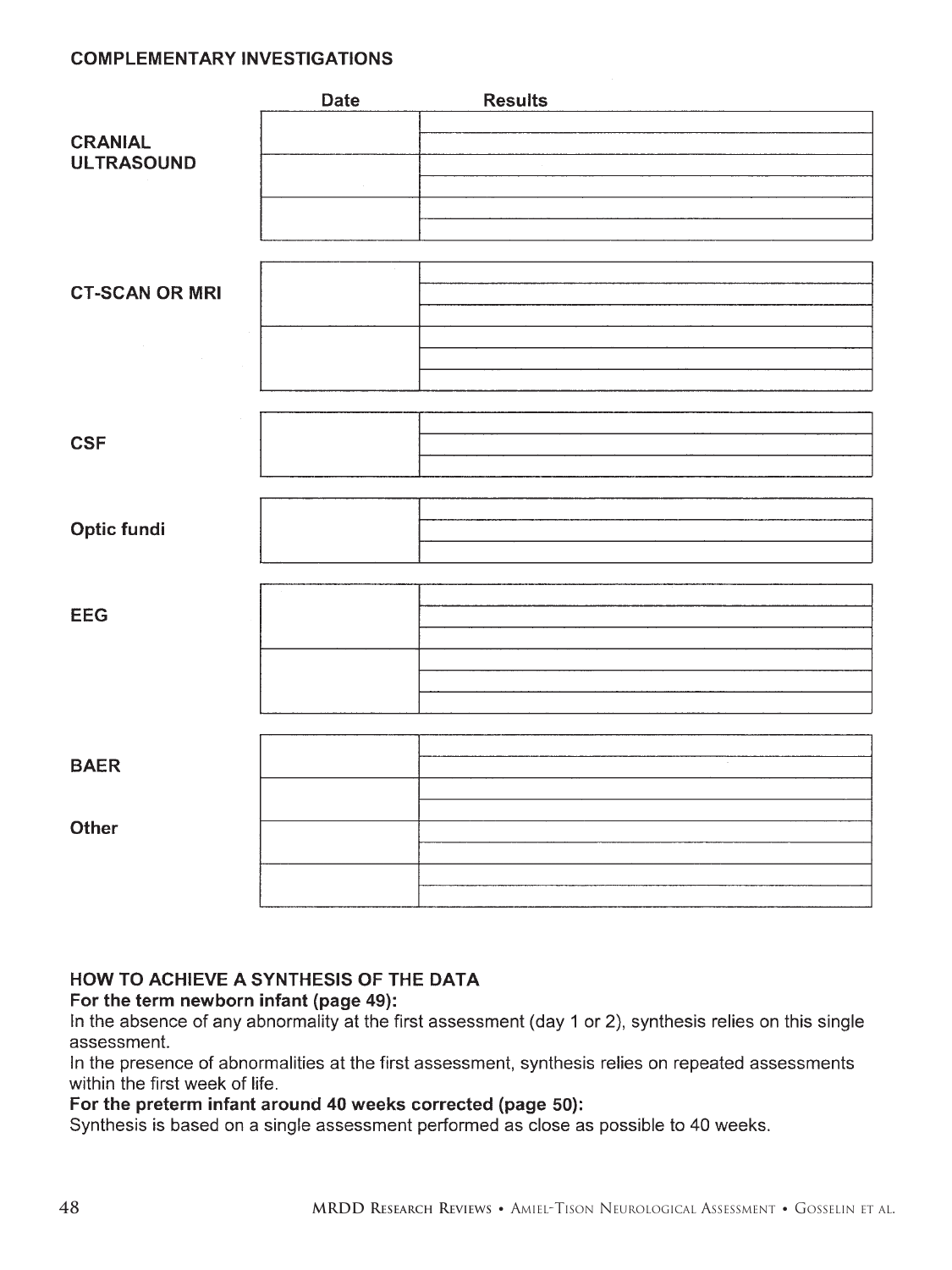## SYNTHESIS FOR TERM NEWBORN INFANTS

| ABSENCE OF ANY NEUROLOGICAL SIGN                                                                                                                                                                                                 | ГП                                   |                        |   |  |
|----------------------------------------------------------------------------------------------------------------------------------------------------------------------------------------------------------------------------------|--------------------------------------|------------------------|---|--|
| PRESENCE OF NEUROLOGICAL SIGNS, VARIABLE DEGREES                                                                                                                                                                                 | П                                    |                        |   |  |
| Minor degree, without CNS depression<br>Hyperexcitability<br>Various abnormalities of passive tone<br>Normalized by day 3<br>Normalized by day 7                                                                                 | <b>Yes</b><br><b>Yes</b>             | <b>No</b><br><b>No</b> | ⊔ |  |
| Moderate degree, with CNS depression<br>Lethargy poor fix and track<br>Hypoactivity<br>Passive hypotonia in limbs<br>Poor activity in neck flexors<br>Primary reflexes poor or absent<br>Seizures (1 or 2)<br>Normalizedby day 7 | П<br>П<br><b>Yes</b><br>$\mathbf{L}$ | <b>No</b>              |   |  |
| Severe degree, with deep CNS depression and repeated<br>seizures for more than 30 minutes<br>Duration of status epilepticus<br>Duration of assistive ventilation<br>Duration of absence of feeding autonomy                      |                                      | hours<br>days<br>days  |   |  |

| <b>EVOLVING PATTERN BASED ON REPEATED EXAMINATIONS</b>                                  |  |
|-----------------------------------------------------------------------------------------|--|
| Dynamic (tendency to aggravation followed by improvement)<br>Static (few or no changes) |  |

| SIGNS IN FAVOR OF A PRENATAL INSULT (present at birth)                                     |  |  |  |  |
|--------------------------------------------------------------------------------------------|--|--|--|--|
| Cortical thumb<br>High-arched palate<br>Overlapping sutures (with or without microcephaly) |  |  |  |  |

| UNCONCLUSIVE RESULTS                             |  |
|--------------------------------------------------|--|
| Due to unfavorable circumstances for examination |  |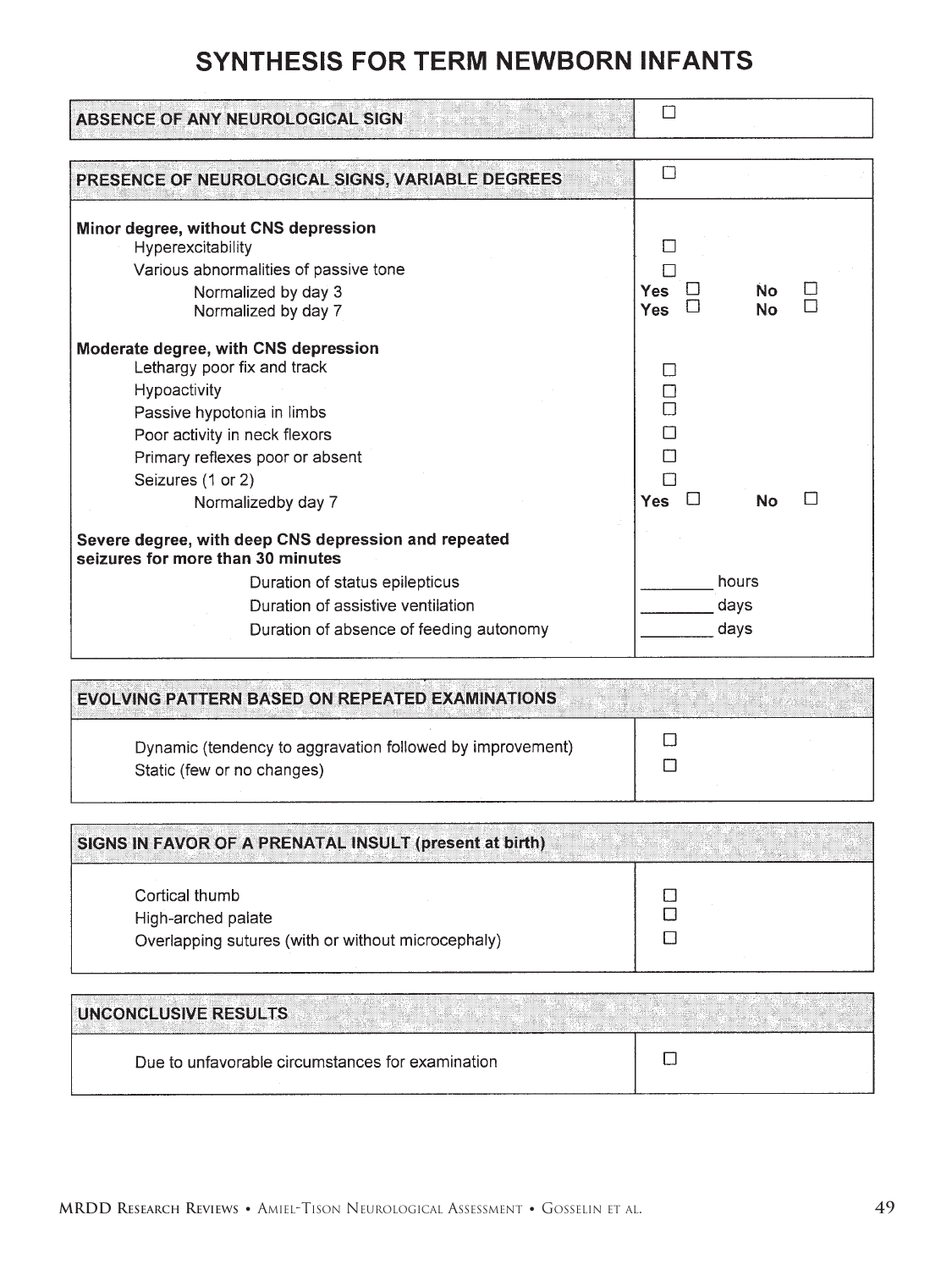### SYNTHESIS FOR PRETERM INFANTS AROUND 40 WEEKS CORRECTED

| ABSENCE OF ANY NEUROLOGICAL SIGN                                                                                                                                                     |  |
|--------------------------------------------------------------------------------------------------------------------------------------------------------------------------------------|--|
| PRESENCE OF NEUROLOGICAL SIGNS, VARIABLE DEGREE                                                                                                                                      |  |
| Minor to moderate degree<br>Score 1 obtained on some or most of the items<br>(imperfect responses concerning alertness, spontaneous activity,<br>active tone, sucking)               |  |
| Severe degree<br>Score 2 obtained on some or most of the items<br>(no fix & track, no spontaneous activity, no activity in neck flexors<br>excessive dorsal incurvation, no sucking) |  |

| Cardiac problems                  |  |
|-----------------------------------|--|
| Respiratory problems              |  |
| Digestive problems                |  |
| Retinopathy                       |  |
| Muscle shortening or deformations |  |
| Other (describe)                  |  |

| UNCONCLUSIVE RESULTS                              |  |
|---------------------------------------------------|--|
| Due to unfavourable circumstances for examination |  |